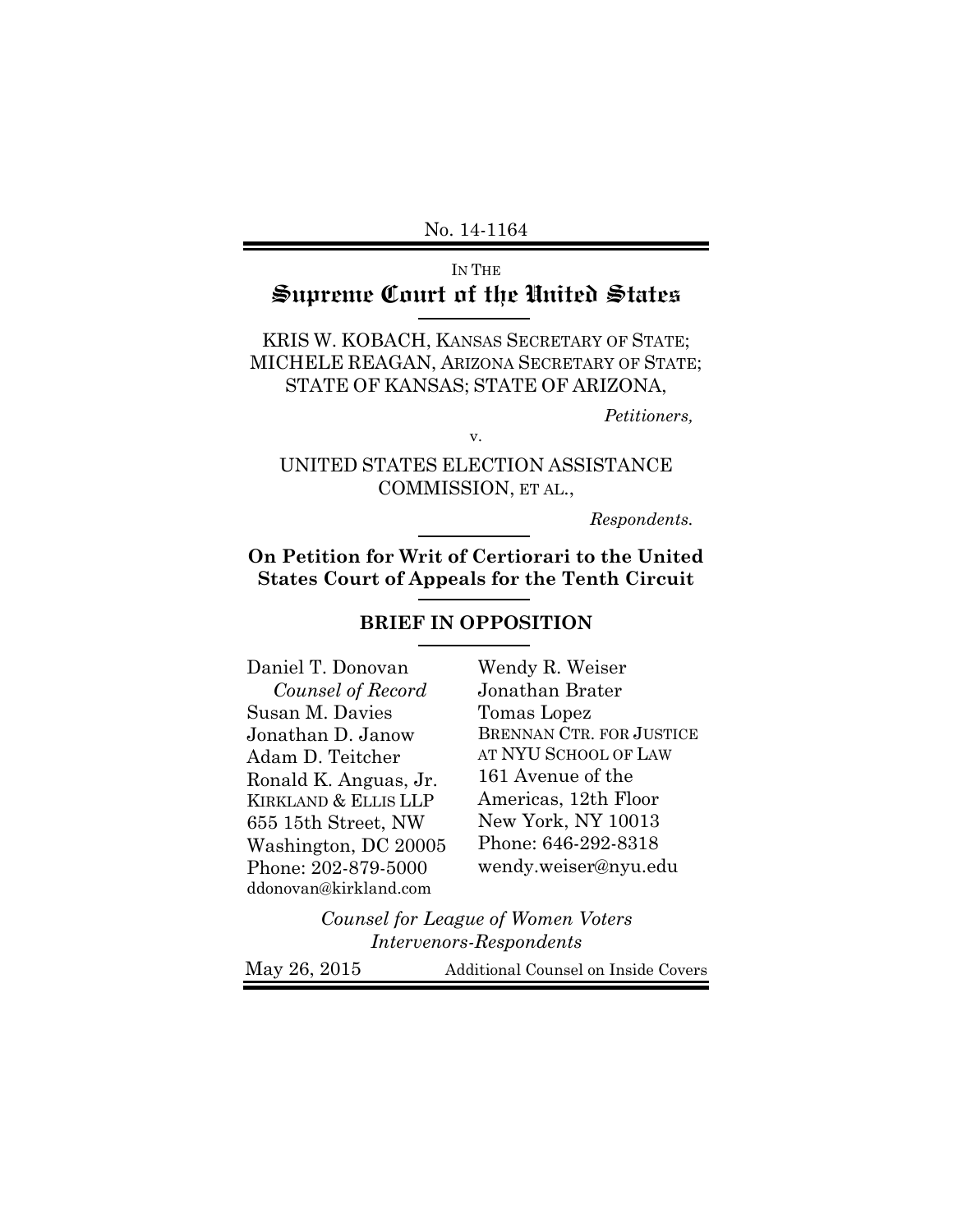Michael C. Keats Melvin Brosterman STROOCK & STROOCK & LAVAN LLP 180 Maiden Lane New York, NY 10036 Phone: 212-806-5533 michael.keats@stroock.com

David G. Seely FLEESON, GOOING, COULSON & KITCH LLC 1900 EPIC Center 301 N. Main Wichita, KS 67202 Phone: 316-267-7361 dseely@fleeson.com

*Counsel for Intervenors-Respondents League of Women Voters of the United States, League of Women Voters of Arizona, and League of Women Voters of Kansas* 

Michelle Kanter Cohen PROJECT VOTE, INC. 805 15th Street NW Suite 250 Washington, DC 20005 Phone: 202-546-4173 mkantercohen@projectvote.org

John A. Freedman ARNOLD & PORTER LLP 555 12th Street NW Washington, DC 20004 Phone: 202-942-5000 john.freedman@aporter.com

*Counsel for Intervenor-Respondent Project Vote, Inc.*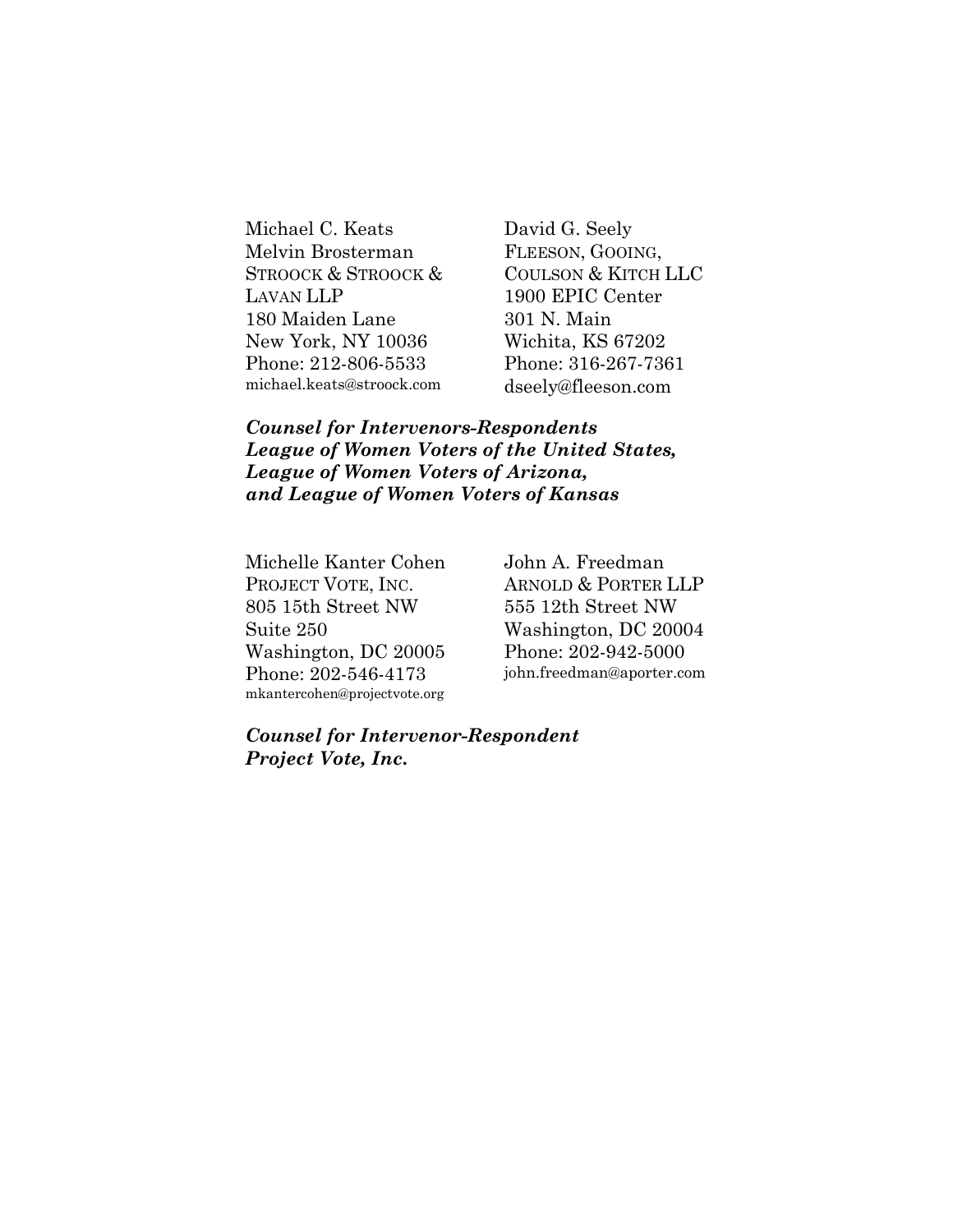## **COUNTER-STATEMENT OF QUESTION PRESENTED**

Did the court of appeals correctly uphold the decision of the U.S. Election Assistance Commission, that modifying the state-specific instructions on the federal mail voter registration form to include Arizona's and Kansas's state law requirements that applicants provide documentary proof of citizenship was not "necessary" for those States to enforce their voter eligibility qualifications pursuant to the National Voter Registration Act?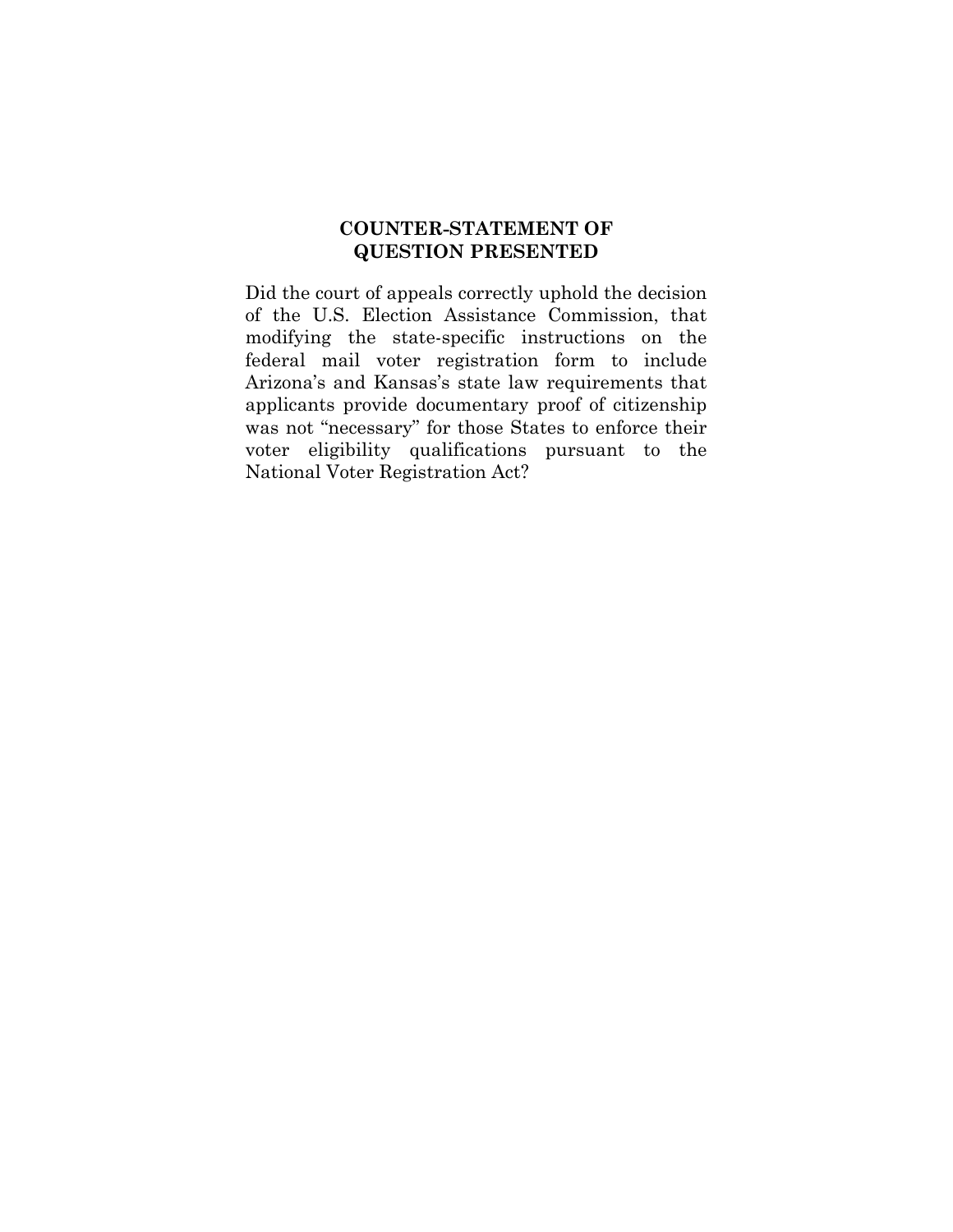#### **PARTIES TO THE PROCEEDINGS**

Petitioners, the State of Kansas, the State of Arizona, Kansas Secretary of State Kris W. Kobach, and Arizona Secretary of State Michele Reagan, were the appellees in the court below. Respondents, the United States Election Assistance Commission and the acting Executive Director and Chief Operating Officer of the United States Election Assistance Commission Alice Miller, were appellants in the court below. Respondents, Inter Tribal Council of Arizona, Inc.; Arizona Advocacy Network; League of United Latin American Citizens Arizona; Steve Gallardo; Project Vote, Inc.; League of Women Voters of the United States; League of Women Voters of Arizona; League of Women Voters of Kansas; Valle del Sol; Southwest Voter Registration Education Project; Common Cause; Chicanos por La Causa, Inc.; Debra Lopez, were intervenors-appellants in the court below.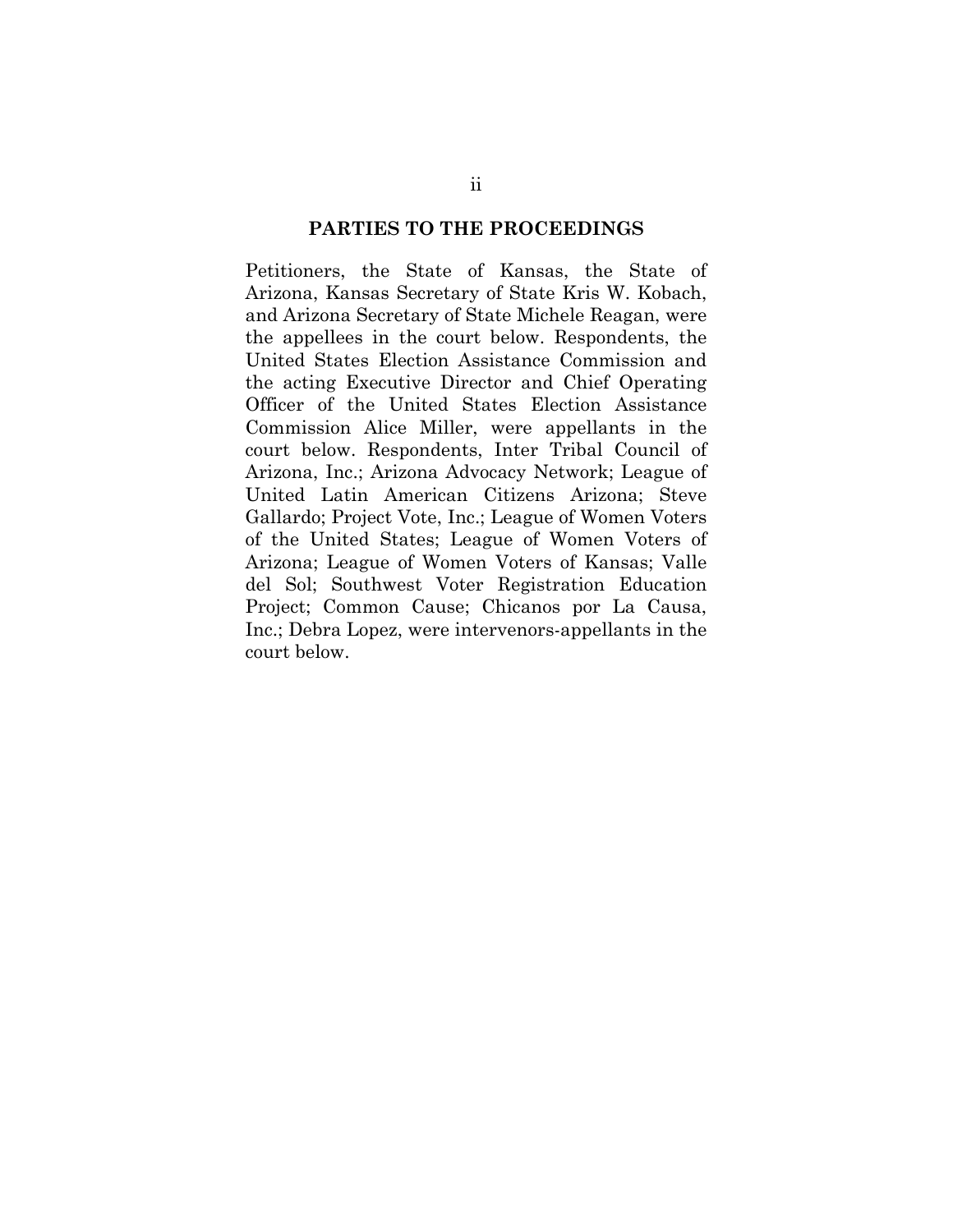# **TABLE OF CONTENTS**

| A. The States' Laws and Failure to Demonstrate                                                                                                                                                        |
|-------------------------------------------------------------------------------------------------------------------------------------------------------------------------------------------------------|
| Decision Below Properly Applies<br>$\bf{B}$<br>The                                                                                                                                                    |
|                                                                                                                                                                                                       |
| No "Important Federal Question" Is Raised By<br>А.                                                                                                                                                    |
| 1. The Tenth Circuit Followed This Court's                                                                                                                                                            |
| 2. The States Improperly Conflate Voter<br>Eligibility Requirements With Voter                                                                                                                        |
| 3. The Tenth Circuit's Opinion Comports with                                                                                                                                                          |
| No Division Among The Circuits Exists20<br>В.                                                                                                                                                         |
| This Case Is Not One Of "Great National<br>$C_{\cdot}$<br>Importance" Creating A "Constitutional Crisis"<br>That Will Call Into Question The Validity Of<br>The 2016 Election In Kansas And Arizona21 |
|                                                                                                                                                                                                       |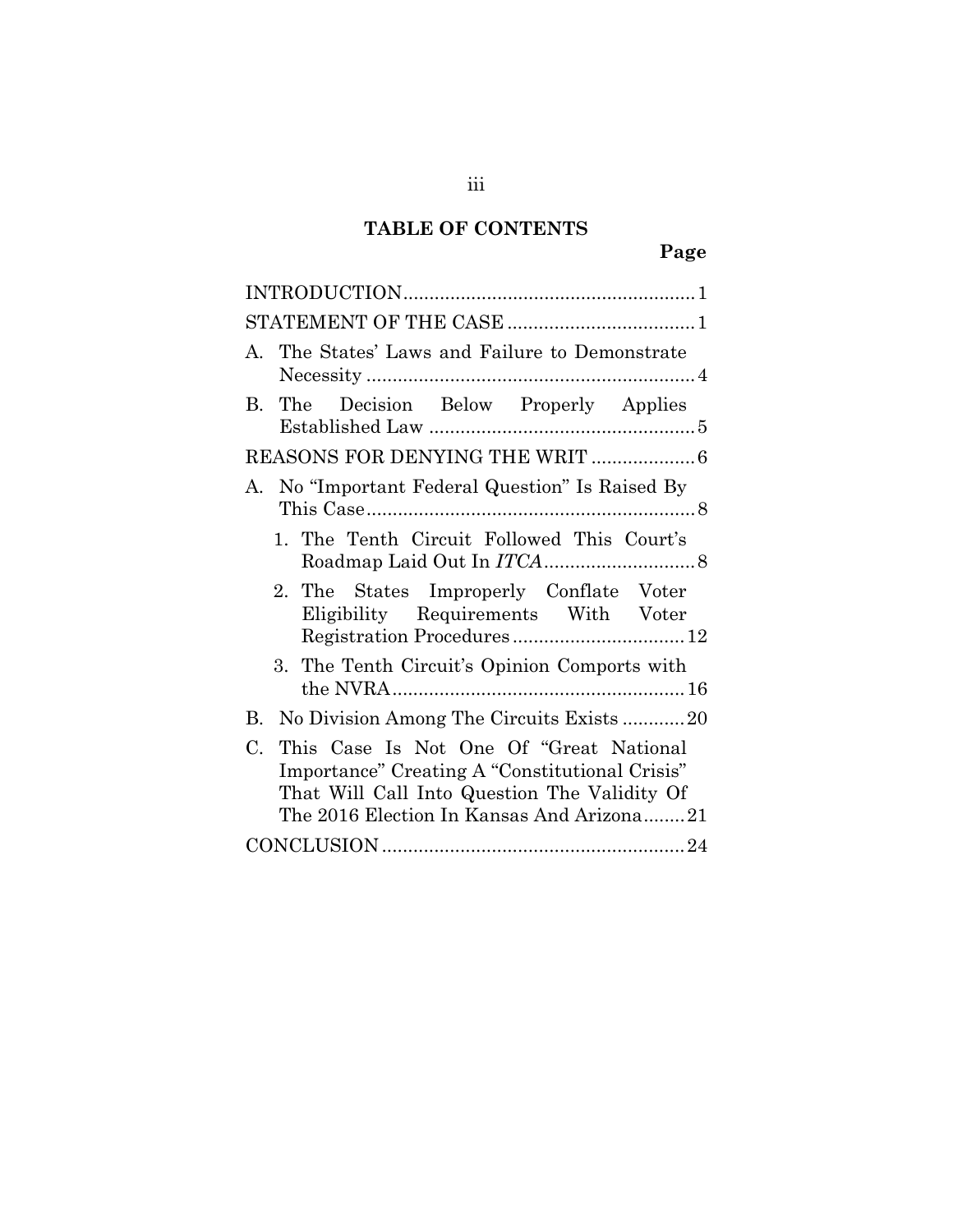# **TABLE OF AUTHORITIES**

# **Page(s)**

# **Cases**

| Arizona v. Inter Tribal Council of Arizona,                 |
|-------------------------------------------------------------|
| Ass'n of Comm. Orgs. for Reform<br>Now (ACORN) $v$ . Edgar, |
| Ass'n of Comm. Orgs. for Reform<br>Now (ACORN) v. Miller,   |
| Buckman Co. v. Plaintiffs' Legal Comm.,                     |
| Charles H. Wesley Educ. Found., Inc. v. Cox,                |
| Cohens v. Virginia,                                         |
| Delta Air Lines v. August,                                  |
| Ex Parte Siebold,                                           |
| Harkless v. Brunner,                                        |
| Hoover v. Ronwin,                                           |
| Illinois v. Gates,                                          |
| Smiley v. Holm,                                             |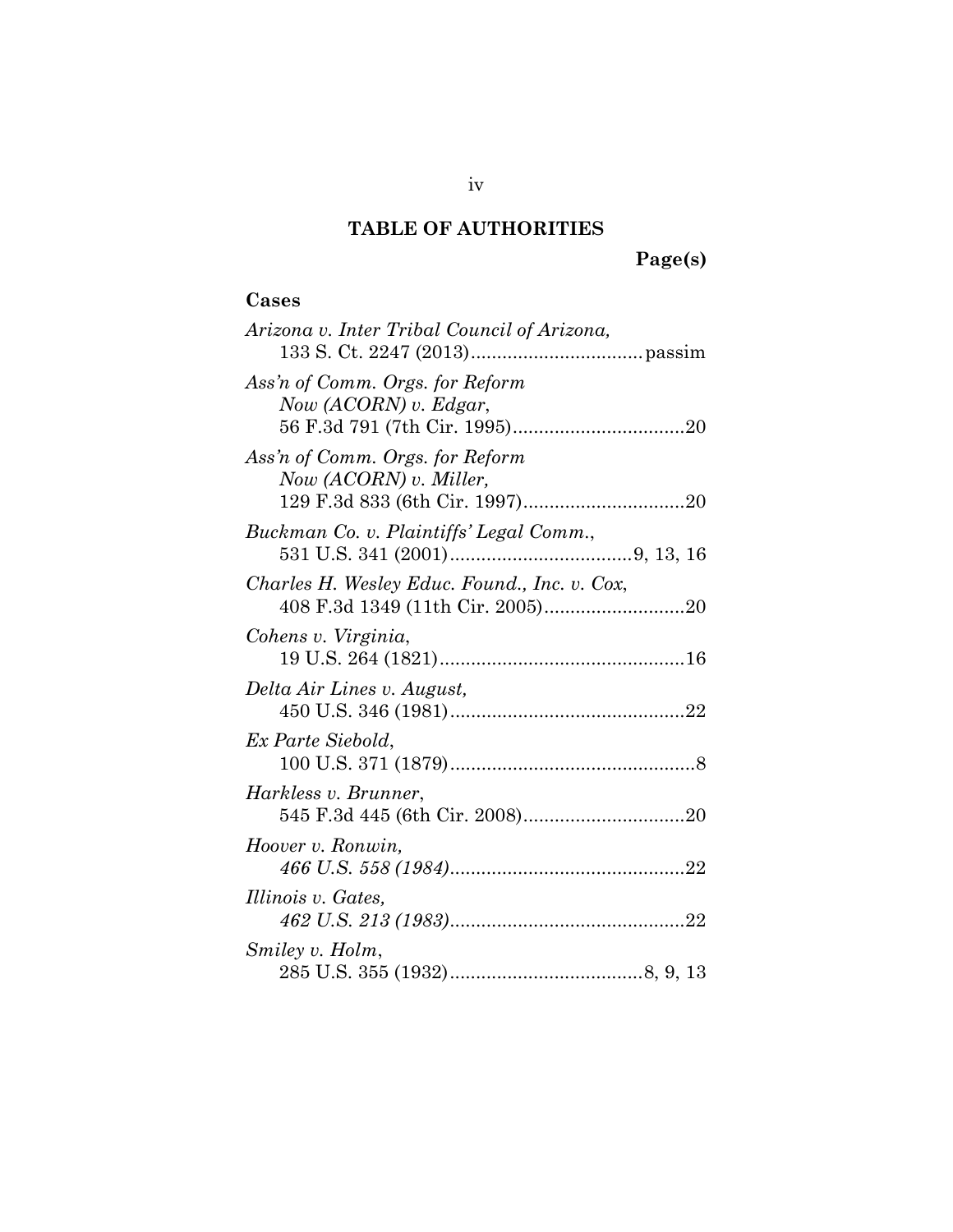| U.S. Student Ass'n Found. v. Land, |  |
|------------------------------------|--|
| <b>Constitutional Provisions</b>   |  |
|                                    |  |
|                                    |  |
|                                    |  |
| <b>Statutes</b>                    |  |
|                                    |  |
|                                    |  |
|                                    |  |
|                                    |  |
|                                    |  |
|                                    |  |
|                                    |  |
|                                    |  |
|                                    |  |
|                                    |  |
|                                    |  |
| Regulations                        |  |
|                                    |  |
|                                    |  |
|                                    |  |
| <b>Legislative Materials</b>       |  |
|                                    |  |
|                                    |  |
|                                    |  |
|                                    |  |

 $\mathbf{V}$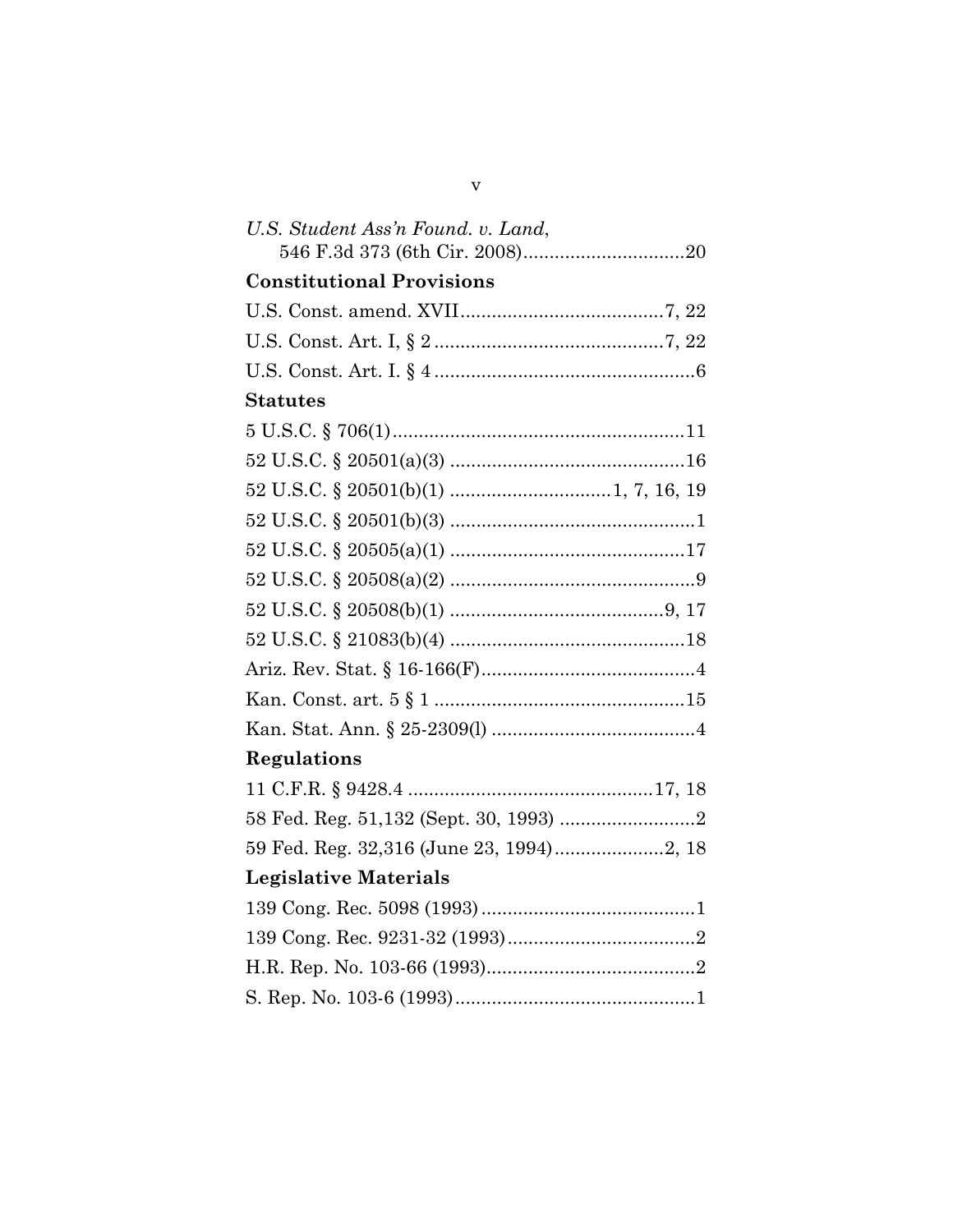#### **INTRODUCTION**

Certiorari is not warranted in this case for three reasons. *First*, there is no "important federal question" presented because the decision below is correct and faithfully applies this Court's decision in *ITCA*. This Court has already resolved the issues in this matter and need not hear them again. *Second*, there is no circuit split on the issues. *Third*, the States' petition presents arguments not raised below, which makes the questions improper for consideration on certiorari.

#### **STATEMENT OF THE CASE**

From its enactment in 1993 to the time of this Court's decision in *Arizona v. Inter Tribal Council of Arizona,* 133 S. Ct. 2247 (2013) ("*ITCA*"), the National Voter Registration Act ("NVRA") has been interpreted consistently in accordance with its primary stated purpose: to "increase the number of eligible citizens who register to vote in elections for Federal office." 52 U.S.C. § 20501(b)(1).

Congress sought to fulfill this purpose in part by ensuring that states could not disenfranchise voters with discriminatory or burdensome registration requirements. *See ITCA*, 133 S. Ct. at 2255. Recognizing this goal and the need to protect the "integrity of the electoral process," 52 U.S.C. § 20501(b)(3), Congress debated and voted on the specific question of whether to permit states to require documentary proof of citizenship in connection with the National Mail Voter Registration Form ("Federal Form"), and, striking a balance among the statute's purposes, ultimately rejected such a proposal. *See* S. Rep. No. 103-6 (1993); 139 Cong. Rec. 5098 (1993); H.R. Rep. No. 103-66, at 23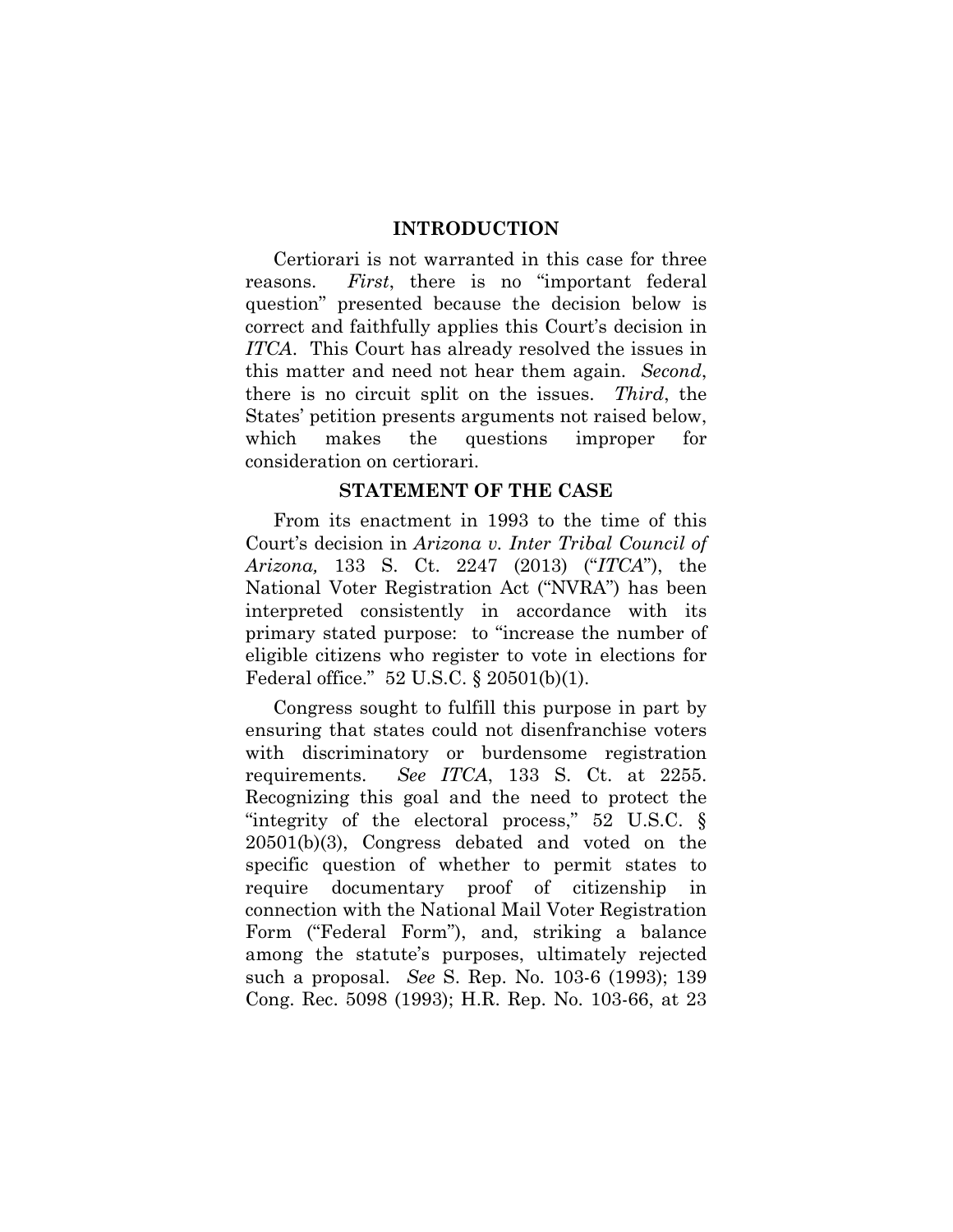(1993) ("Conf. Rep."); 139 Cong. Rec. 9231-32 (1993). In particular, the final Conference Committee Report concluded that a documentary proof of citizenship requirement was "not necessary or consistent with the purposes of this Act" and "could be interpreted by States to permit registration requirements that could effectively eliminate, or seriously interfere with, the [Act's] mail registration program." Conf. Rep. at 23- 24 (1993).

This purpose was also recognized by the Federal Election Commission ("FEC"), which was initially responsible for maintaining the Federal Form. Although not faced with the question of documentary proof of citizenship, in drafting the rules that created the form, the agency noted that some of the information required by states on their individual voter registration forms, "while undoubtedly helpful, might not be considered 'necessary' as the term is used in the NVRA." 58 Fed. Reg. 51,132 (Sept. 30, 1993) (Advanced Notice of Proposed Rulemaking). The agency determined that:

The issue of U.S. citizenship is addressed within the oath required by the Act and signed by the applicant under penalty of perjury. To further emphasize this prerequisite to the applicant, the words 'For U.S. Citizens Only' will appear in prominent type on the front cover of the national mail voter registration form.

59 Fed. Reg. 32,316 (June 23, 1994). The current Federal Form remains consistent with this design, and its state-specific instructions inform every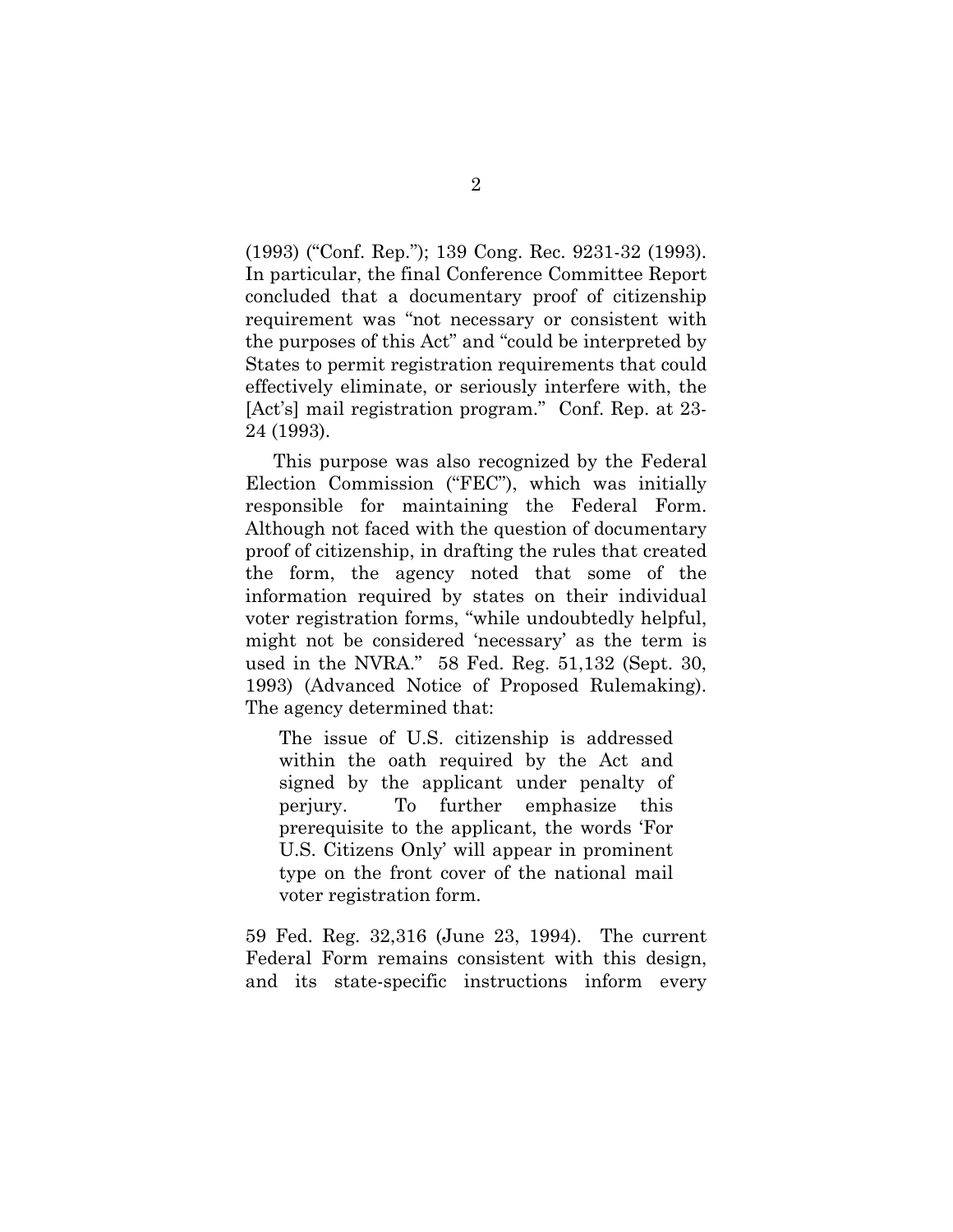registrant in both Arizona and Kansas that he or she must be a citizen of the United States.

In 2006, Arizona requested that the Election Assistance Commission ("EAC"), which assumed the FEC's responsibility for the Federal Form, modify the state-specific instructions to include Arizona's new documentary proof-of-citizenship requirement, which was enacted by Proposition 200 in 2004. The EAC denied this request on multiple occasions, including by multiple 2-2 votes of the agency's commissioners. *See, e.g.*, Election Assistance Comm'n, Public Meeting (Mar. 20, 2008), *available at* http://www.eac.gov/assets/1/Events/minutes%20publi c%20meeting%20march%2020%202008.pdf (denying Arizona's request by a 2-2 tally vote).

Arizona subsequently attempted to set aside Federal Form applications without documentary proof of citizenship, but in 2013, this Court ruled that the NVRA required Arizona to accept and use the Federal Form for voter registration. In its ruling, this Court rejected Arizona's argument that, in order to enforce its voter qualifications, the State should be allowed to require Federal Form registrants to provide documentation of U.S. citizenship in addition to the Federal Form. The Court explained that "the Federal Form provides a backstop: No matter what procedural hurdles a State's own form imposes, the Federal Form guarantees that a simple means of registering to vote in federal elections will be available." *ITCA,* 133 S. Ct. at 2255. The decision instructed that, if Arizona wanted to include its documentation requirements on the Federal Form, the State needed to make that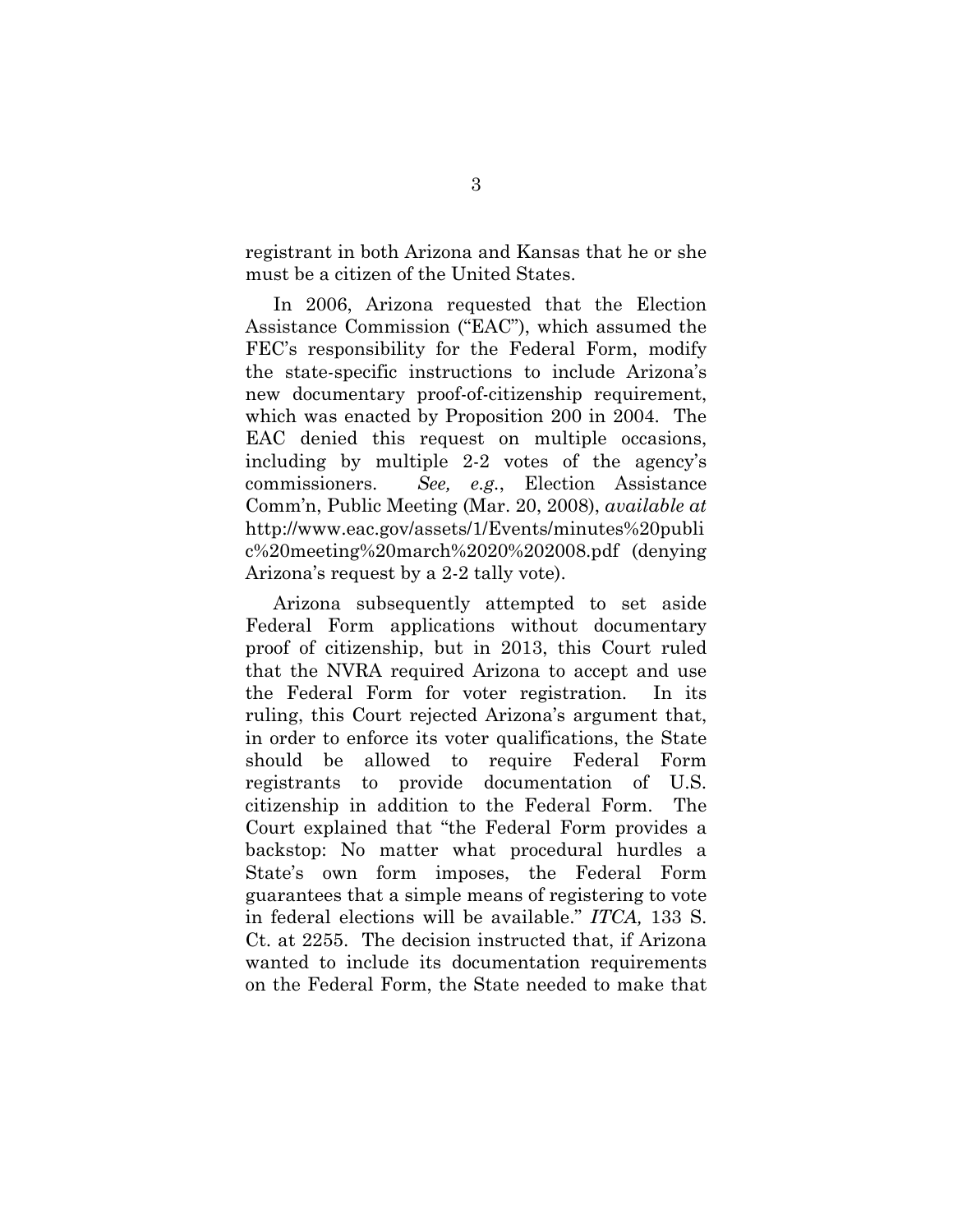request to the EAC and then challenge any denial of the request under the Administrative Procedure Act.

#### **A. The States' Laws and Failure to Demonstrate Necessity**

The laws at issue in Arizona and Kansas require individuals to present certain forms of documentary proof of citizenship when registering to vote. Arizona's Proposition 200 requires local election officials to "reject any application for [voter] registration that is not accompanied by satisfactory evidence of United States citizenship." Ariz. Rev. Stat. § 16-166(F). Only certain forms of documentary proof of citizenship, such as a "legible photocopy of the applicant's birth certificate," passport, or naturalization papers, qualify as "satisfactory evidence." *Id*. Kansas enacted a similar law that directs election officials to reject voter registration applications that fail to provide satisfactory evidence of United States citizenship. Kan. Stat. Ann. § 25- 2309(l). As with Arizona's law, only particular forms of documentary proof of citizenship qualify as satisfactory evidence. *Id*.

After *ITCA*, Arizona and Kansas (the "States") informed the EAC that their state laws required documentary proof of citizenship to register to vote, and requested that the EAC modify the Federal Form accordingly. After the agency deferred this request, the States filed suit in the District of Kansas, which directed the EAC to act on the matter. In evaluating the States' request, the agency concluded that the Federal Form itself contains a number of mechanisms to verify citizenship, and that the States themselves had several alternative means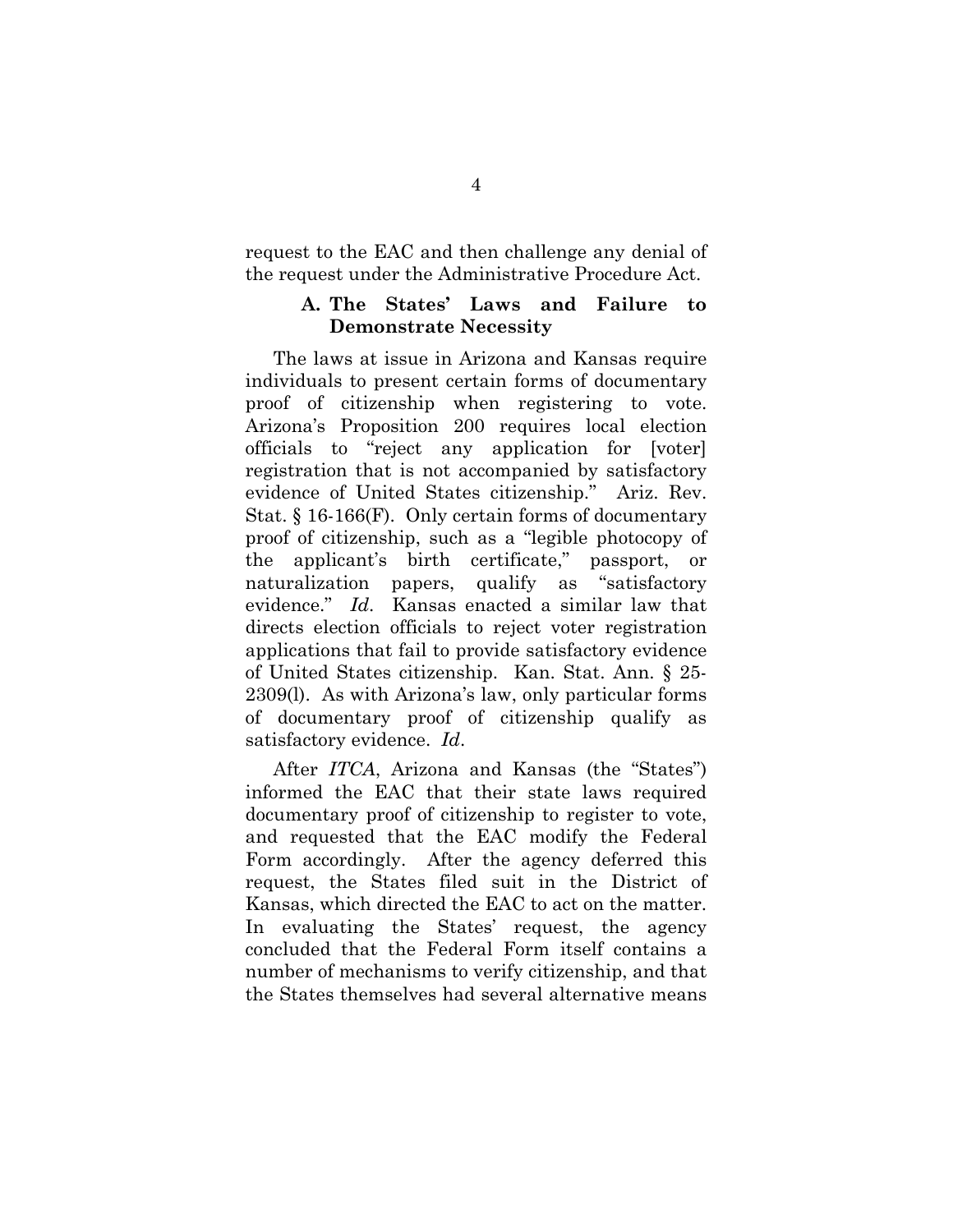to verify citizenship, including coordinating records with driver's license agencies, reviewing information provided by potential jurors, and crosschecking information with two different databases (the federal "SAVE" database and the multistate "EVVE" database). *See* App. 106-09, 117-22. The agency concluded that the States' proffered evidence did not demonstrate that their documentary proof requirements were necessary to enforce their voter eligibility requirements, as required under the NVRA for the Federal Form to be amended. *See* App. 109-17.

Subsequently, the district court—misreading both the NVRA and *ITCA*—accepted the States' argument that the EAC must automatically rubberstamp any state's proposed addition of a documentary proof-ofcitizenship requirement to the Federal Form.

# **B. The Decision Below Properly Applies Established Law**

The Tenth Circuit reversed, and in doing so properly applied the NVRA and this Court's other precedents. In *ITCA*, this Court made clear that Arizona needed to demonstrate that its procedure was "necessary" to enforce its voter eligibility requirements. The States have not done so in this case. Disregarding clear language in *ITCA*, the States claim they have no obligation to demonstrate that their procedures are necessary to enforce their voter qualifications, and instead that the EAC must change the Federal Form to include any state registration procedure a state may adopt. But this Court already foreclosed that argument in *ITCA*, when it required the States to make a showing of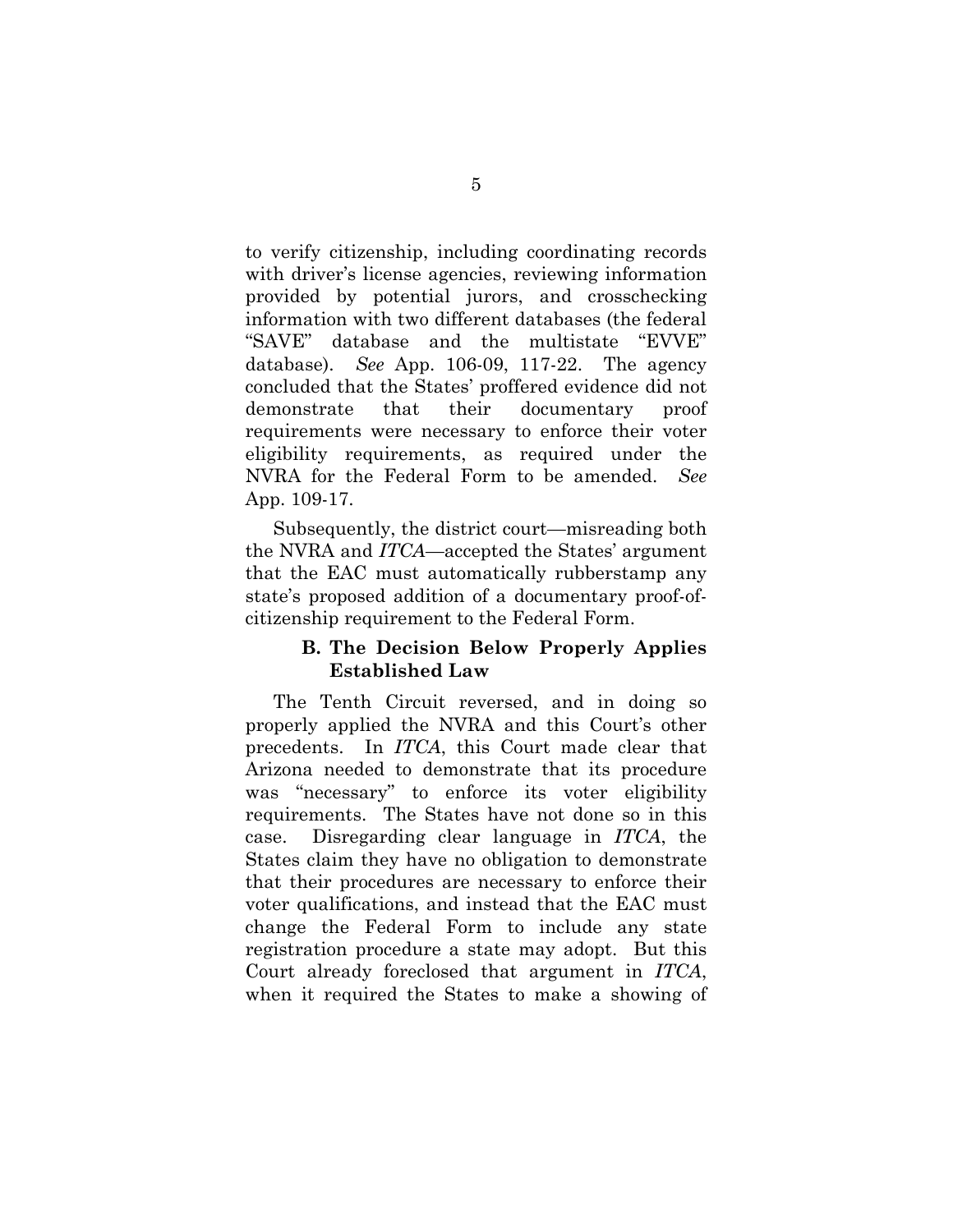necessity before the EAC. And as both the EAC and Tenth Circuit found, the States have not been precluded from enforcing their eligibility requirements, and have ample means to obtain the necessary information to do so.

#### **REASONS FOR DENYING THE WRIT**

There is no circuit split or important question of federal law at issue in this case, and therefore no basis for granting a writ of certiorari. In *ITCA*, this Court set forth the governing legal standards and resolved the issues that the States now seek to relitigate. This Court directed the States to the EAC for any further proceedings. The EAC then applied the standards set forth in *ITCA* in a carefully reasoned, forty-six page decision following a noticeand-comment process. The district court erroneously reversed the EAC's decision based on the bare conclusion that the States' enactment of documentary proof-of-citizenship laws was sufficient to demonstrate that documentary proof was necessary to enforce their U.S. citizenship eligibility requirements. The court of appeals properly reversed, approving of the EAC's decision and concluding that the district court failed to follow this Court's roadmap in *ITCA*.

*ITCA* also explained the distinction between Congress's authority under the Elections Clause and Arizona's authority under the Qualifications Clause. Under the Elections Clause, Congress is empowered to regulate the "Times, Places, and Manner" of federal elections, which has long been understood to grant Congress broad authority to regulate voter registration in federal elections. U.S. Const. Art. I. §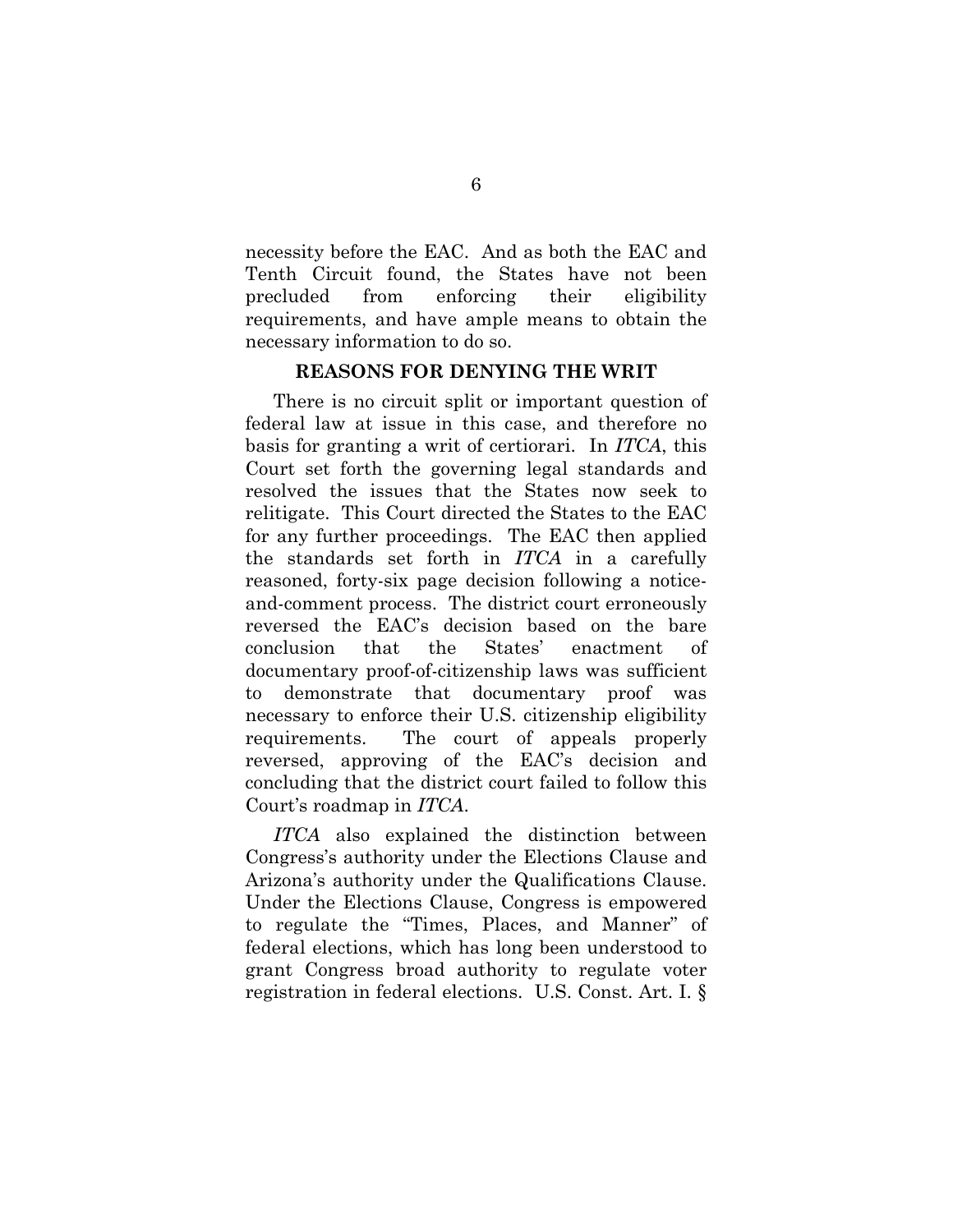4, cl.1;, *accord ITCA*, 133 U.S. at 2258 (quoting Federalist No. 60, at 371 (A. Hamilton)). The Qualifications Clause, along with the Seventeenth Amendment, allows each State to prescribe voter qualifications. U.S. Const. Art. I, § 2, cl.1; U.S. Const. amend. XVII; *ITCA*, 133 S. Ct. at 2258.

Relying on its authority under the Elections Clause, Congress enacted the NVRA to "increase the number of eligible citizens who register to vote in elections for Federal office." 52 U.S.C. § 20501(b)(1). With the same constitutional grounding, Congress created the Election Assistance Commission, which exercised its valid delegation of Congressional authority to reject the States' requests to modify the Federal Form to include their state-specific registration requirements to provide documentary proof of citizenship. The United States Court of Appeals for the Tenth Circuit unanimously upheld that decision, upholding the EAC's conclusion that documentary proof of citizenship was not necessary to enforce the States' voter qualification of United States citizenship. The States nonetheless maintain that the EAC had no authority to reject their requests and was, in fact, under a "nondiscretionary duty" to modify the Federal Form to reflect the States' documentary proof of citizenship registration requirement merely because they enacted statutes requiring documentary proof of citizenship.

"Review on a writ of certiorari is not a matter of right, but of judicial discretion." Sup. Ct. R. 10. This Court will consider a grant of certiorari where there is a circuit split on an issue, or where there is an "important federal question" decided in a way that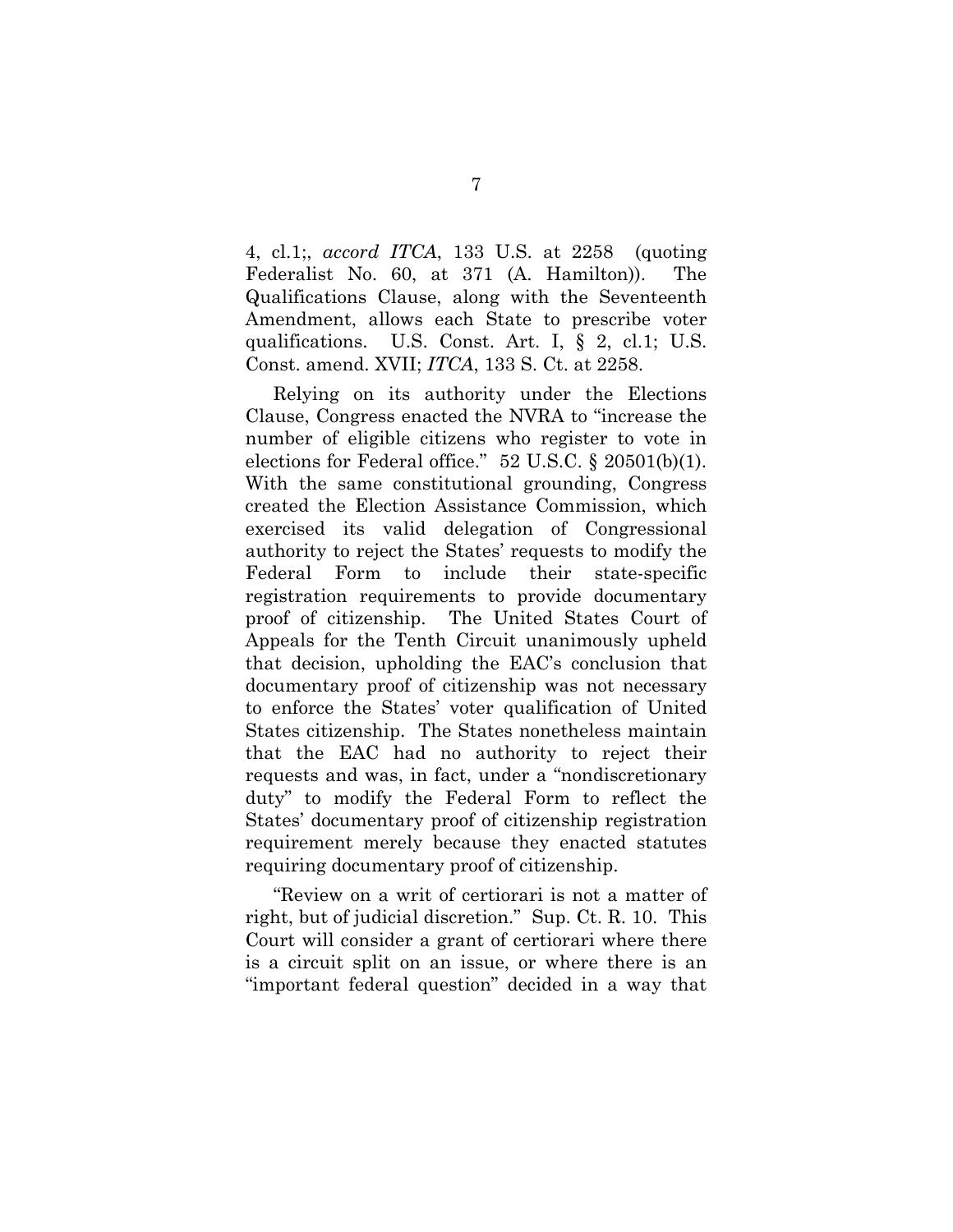conflicts with relevant decisions of this Court. Sup. Ct. R. 10(a), (c). Neither circumstance is presented in this case, and so certiorari is not warranted.

# **A. No "Important Federal Question" Is Raised By This Case**

The Tenth Circuit's unanimous decision is firmly rooted in this Court's ITCA precedent, which definitively answered the federal question raised by the States. That answer governs this case, and the decision below does not "conflict[] with relevant decisions of this Court." Sup. Ct. R. 10(c). Certiorari is therefore not warranted.

#### **1. The Tenth Circuit Followed This Court's Roadmap Laid Out In** *ITCA*

In *ITCA*, this Court reaffirmed Congress's broad authority to regulate federal elections. For more than a century, this Court has consistently held that the "substantive scope" of the Elections Clause is "broad," *ITCA*, 133 S. Ct. at 2253, and invests Congress with "a general supervisory power over the whole subject" of federal elections. *Ex Parte Siebold*, 100 U.S. 371, 387 (1879). "'Times, Places, and Manner,' we have written, are 'comprehensive words,' which 'embrace authority to provide a complete code for congressional elections,' including, as relevant here and as the States do not contest, regulations relating to 'registration.'" *ITCA*, 133 S. Ct. at 2253 (quoting *Smiley v. Holm*, 285 U.S. 355, 366 (1932)). Congress's authority to regulate federal elections extends to "notices, registration, supervision of voting, protection of voters, prevention of fraud and corrupt practices, counting of votes, duties of inspectors and canvassers, and making and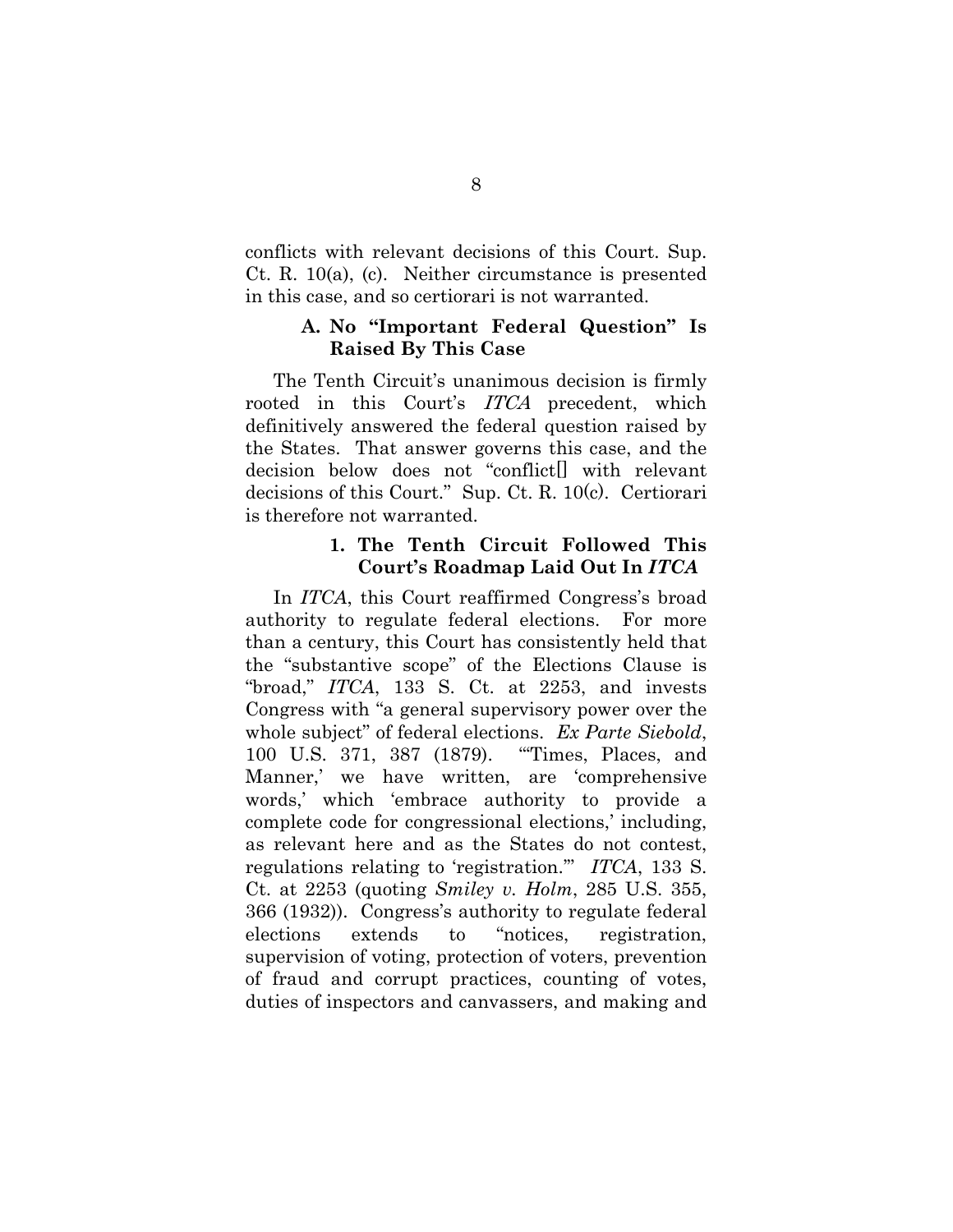publication of election returns." *Smiley*, 285 U.S. at 366. And as *ITCA* clarified, "the States' role in regulating congressional elections . . . has always existed subject to the express qualification that it 'terminates according to federal law.'" *ITCA*, 133 S. Ct. at 2257 (quoting *Buckman Co. v. Plaintiffs' Legal Comm.*, 531 U.S. 341, 347 (2001)). Simply put, there is very little that Congress cannot regulate with respect to federal elections, including registration.

In *ITCA*, this Court not only reaffirmed Congress's broad authority to regulate federal elections, it also identified "alternative means" for the States to attempt to influence registration procedures, by seeking changes to the Federal Form to incorporate their state-specific requirements. *ITCA*, 133 S. Ct. at 2259. Instead of permitting the States to hijack the EAC's authority to "develop" the Federal Form and manage its contents, *see* 52 U.S.C.  $§$  20508(a)(2), (b)(1), this Court explained that the States "may *request* that the EAC alter the Federal Form to include the information the State deems necessary to determine eligibility, and may challenge the EAC's rejection of that request in a suit under the Administrative Procedure Act." *ITCA*, 133 S. Ct. at 2259 (emphasis added). If the EAC ultimately rejected the request, under the APA the States would then "have the opportunity to *establish* in a reviewing court that a mere oath will not suffice to effectuate its citizenship requirement." *Id.* at 2260 (emphasis added).

The Tenth Circuit adhered faithfully to this Court's century of precedent and its decision in *ITCA*, noting that *ITCA* serves as a staunch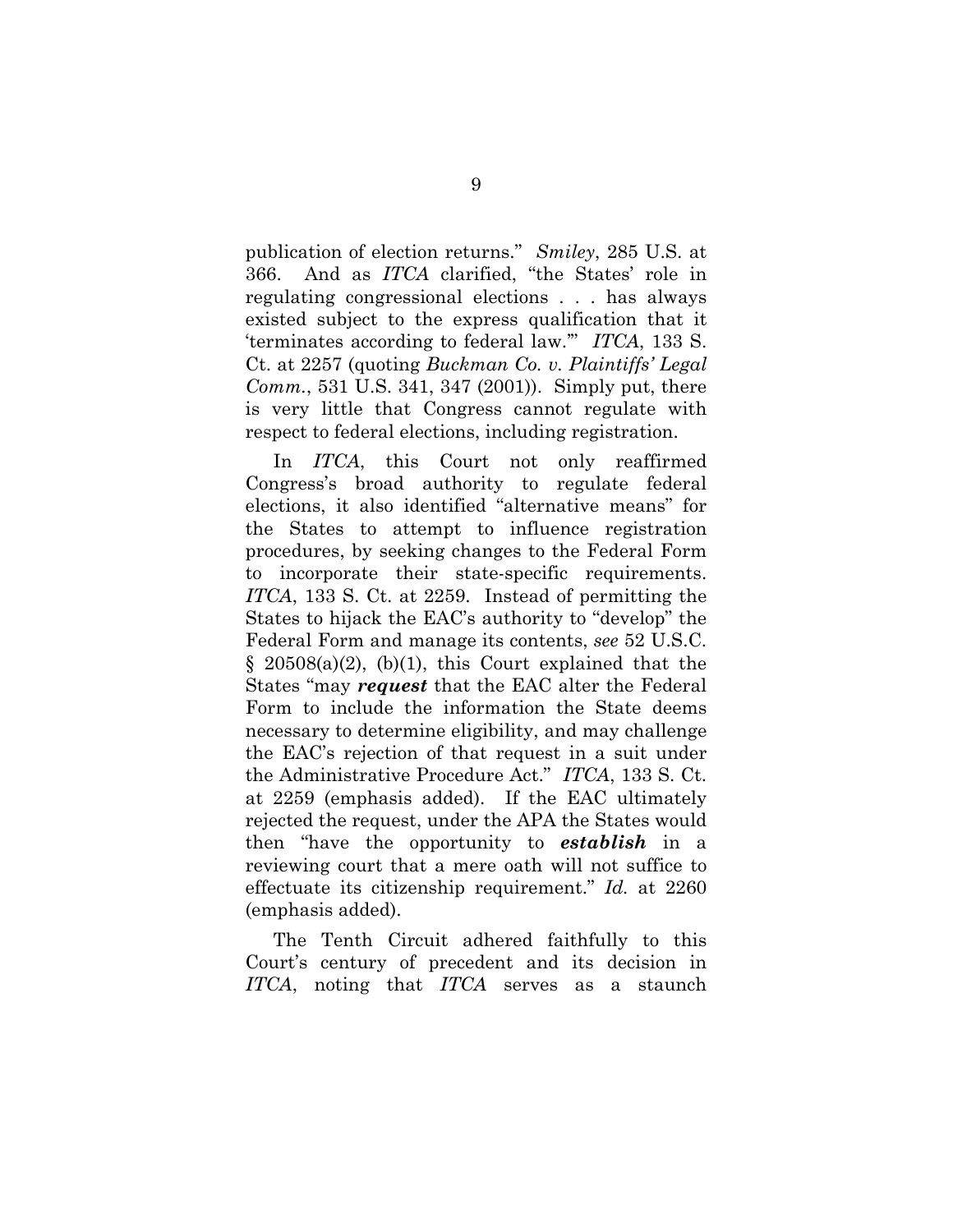reminder that "when Congress acts pursuant to the Elections Clause, courts should not assume reluctance to preempt state law." App. 22. Yet this improper outcome is precisely what the States seek to accomplish through this Petition. They argue that "[i]t would have made no sense for this Court to suggest this very lawsuit if the result was to deny the States" the ability to alter the registration requirements for the Federal Form. Pet. 18. But the opposite is true; APA review would make no sense if the EAC were required to accept the State's request *ab initio*. Indeed, APA review could not exist if the EAC acted as a rubber stamp for the States' demands, for there could never be a rejection to review. The Tenth Circuit correctly recognized the impossibility of the States' argument as well: "This would, of course, have rendered the Court's suggested option of appellate review both unnecessary and inapplicable." App. 6-7.

Rather, the Court's direction that the States return to the EAC and renew their requests for the EAC to alter the Federal Form confirms that the EAC determines what information is "necessary" to include on the Federal Form: if the EAC rejected the States' request, the States could seek APA review, where they would have the opportunity to establish that the state-specific registration requirements for documentary proof of citizenship are necessary to enforce their citizenship requirements, and that the NVRA "precluded [the] State[s] from obtaining the information necessary to enforce [their] voter qualifications." *ITCA*, 133 S. Ct. at 2258-59. Only upon successfully "establish[ing] in a reviewing court that a mere oath will not suffice" for the States to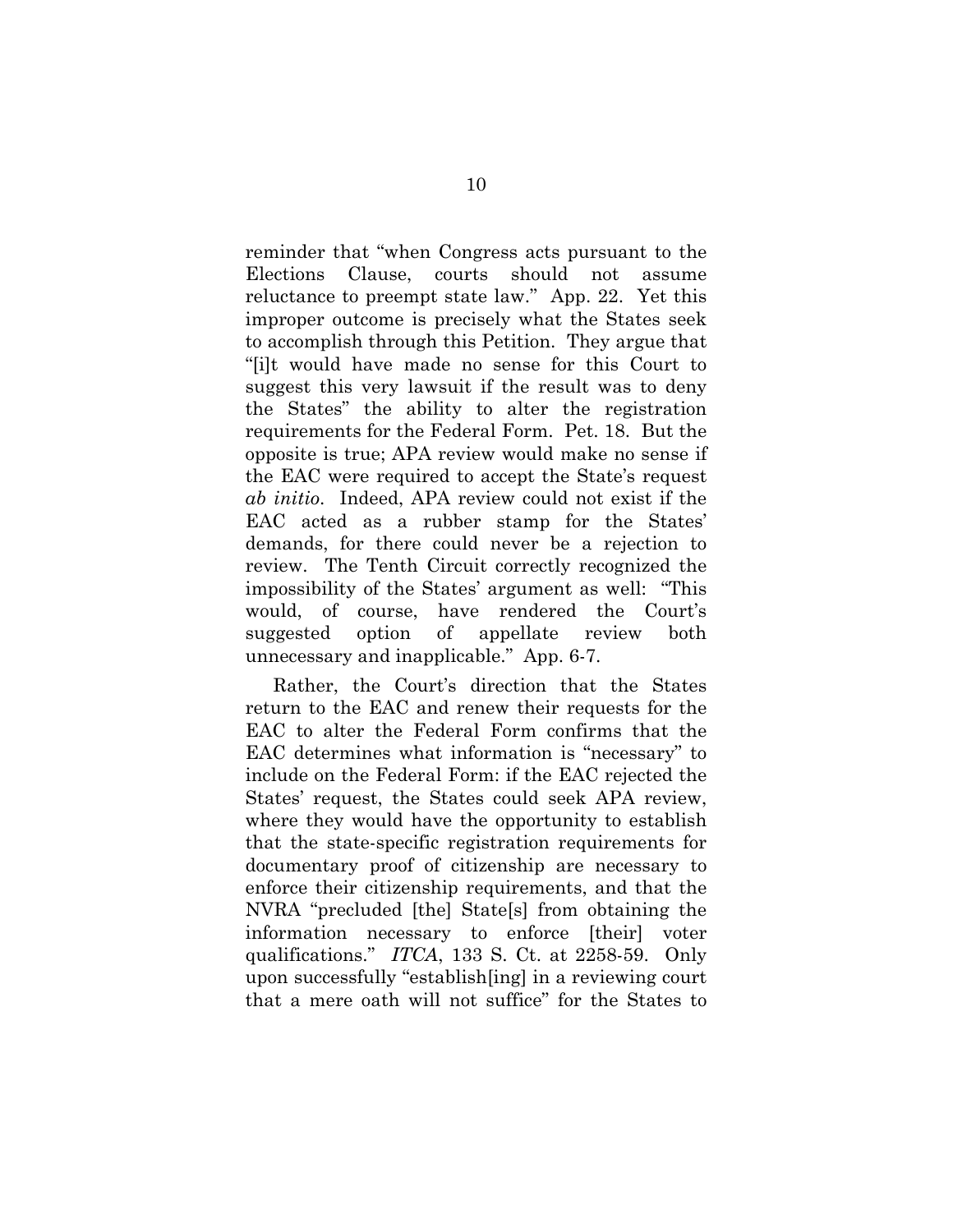enforce their citizenship qualification would the EAC be under a "nondiscretionary duty to include [the State's] concrete evidence requirement on the Federal Form." *Id.* (citing 5 U.S.C. § 706(1)).

The EAC did reject the States' request to change the Federal Form. Having specifically found that the States had several "alternative means" to enforce their citizenship qualification, the EAC determined that their documentary proof-of-citizenship registration requirements were not "necessary" to include in the Federal Form. App. 117-123. The States then sought review under the APA. But despite this Court's explicit instructions, the States made no attempt to demonstrate that their proof-ofcitizenship requirements were necessary to enforce their voter qualifications of U.S. citizenship. Rather, the States argued exclusively (and convinced the district court) that the EAC was "under a nondiscretionary duty" to modify the Federal Form. App. 68-69. But the Tenth Circuit properly corrected this error, finding that the EAC was under no such nondiscretionary duty because each State failed to "support its position with evidence that will survive the evaluation of a reviewing court . . . that excluding the requested text would preclude the state from enforcing its voter qualifications." App. 24.

The States now try to justify their deficient efforts by claiming for the first time that "[p]rior to requesting that the EAC modify the Federal Form, [the States] already determined" that the registration requirements were necessary based on "firsthand experience." Pet. 26. But this Court had instructed the States to make the case before the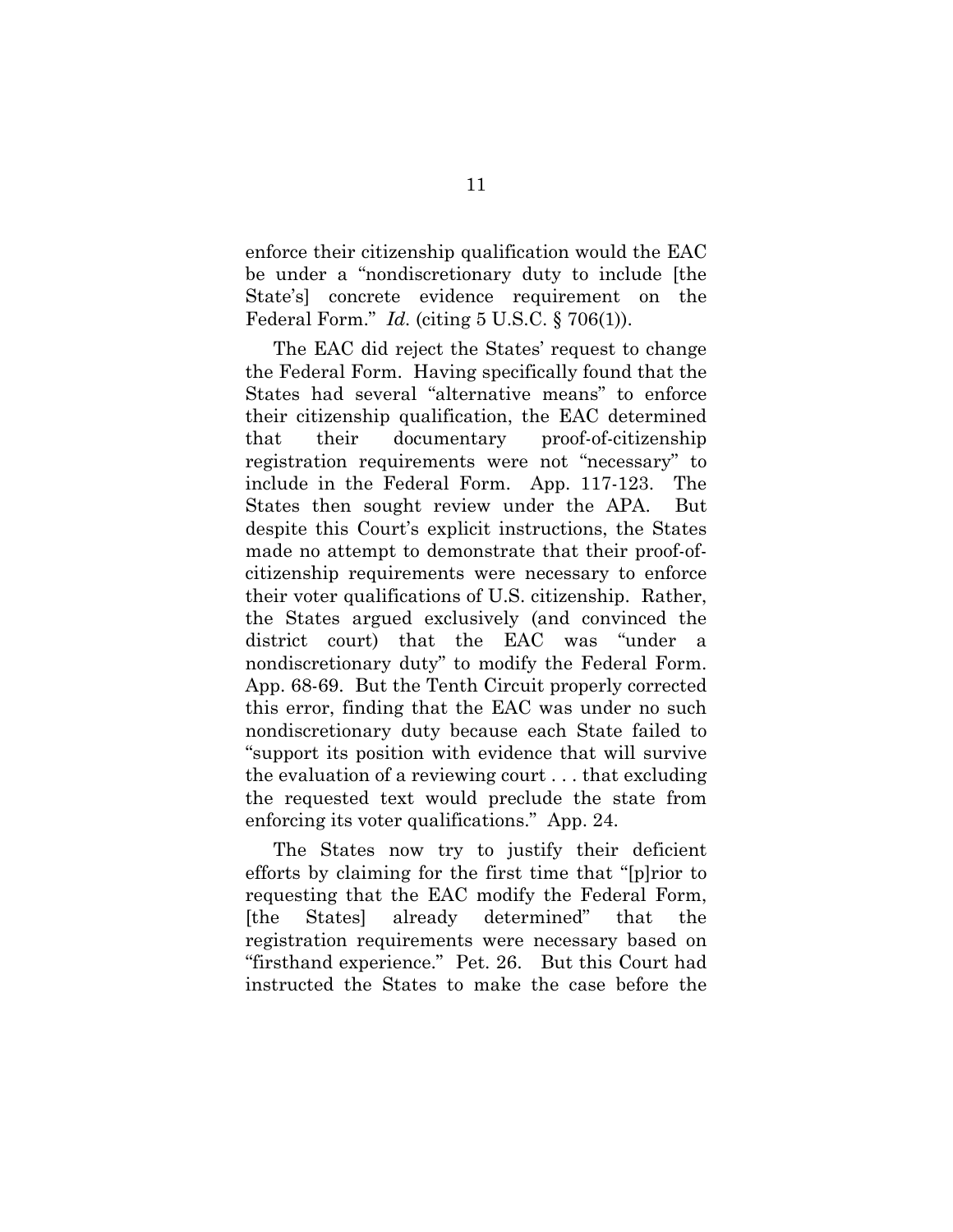EAC, and if the EAC rejected it, to "*establish* in a reviewing court that a mere oath will not suffice to effectuate its citizenship requirement." *ITCA*, 133 S. Ct. at 2260 (emphasis added). Unlike the States, the Tenth Circuit adhered to this Court's direction:

Under the Court's approach, the EAC has a duty to include a state's requested text on the Federal Form only if a reviewing court holds, after conducting APA review, that excluding the requested text would preclude the state from enforcing its voter qualifications. . . . [The district court's] holding is inconsistent with the Supreme Court's statements that states must 'request' (rather than direct) the EAC to include the requested text, and must 'establish' (rather than merely aver) their need for it.

App. 24.

# **2. The States Improperly Conflate Voter Eligibility Requirements With Voter Registration Procedures**

The States also attempt to escape the clear instruction of *ITCA* by arguing that the Tenth Circuit's opinion "evade[s] important constitutional restraints" by regulating the procedures by which the States seek to enforce their voter qualification of United States citizenship. Pet. 20. "If the Elections Clause trumped the Qualifications Clause," they argue, "then Congress could simply override any state voter qualification, rendering the Qualifications Clause a nullity." Pet. 21. But the States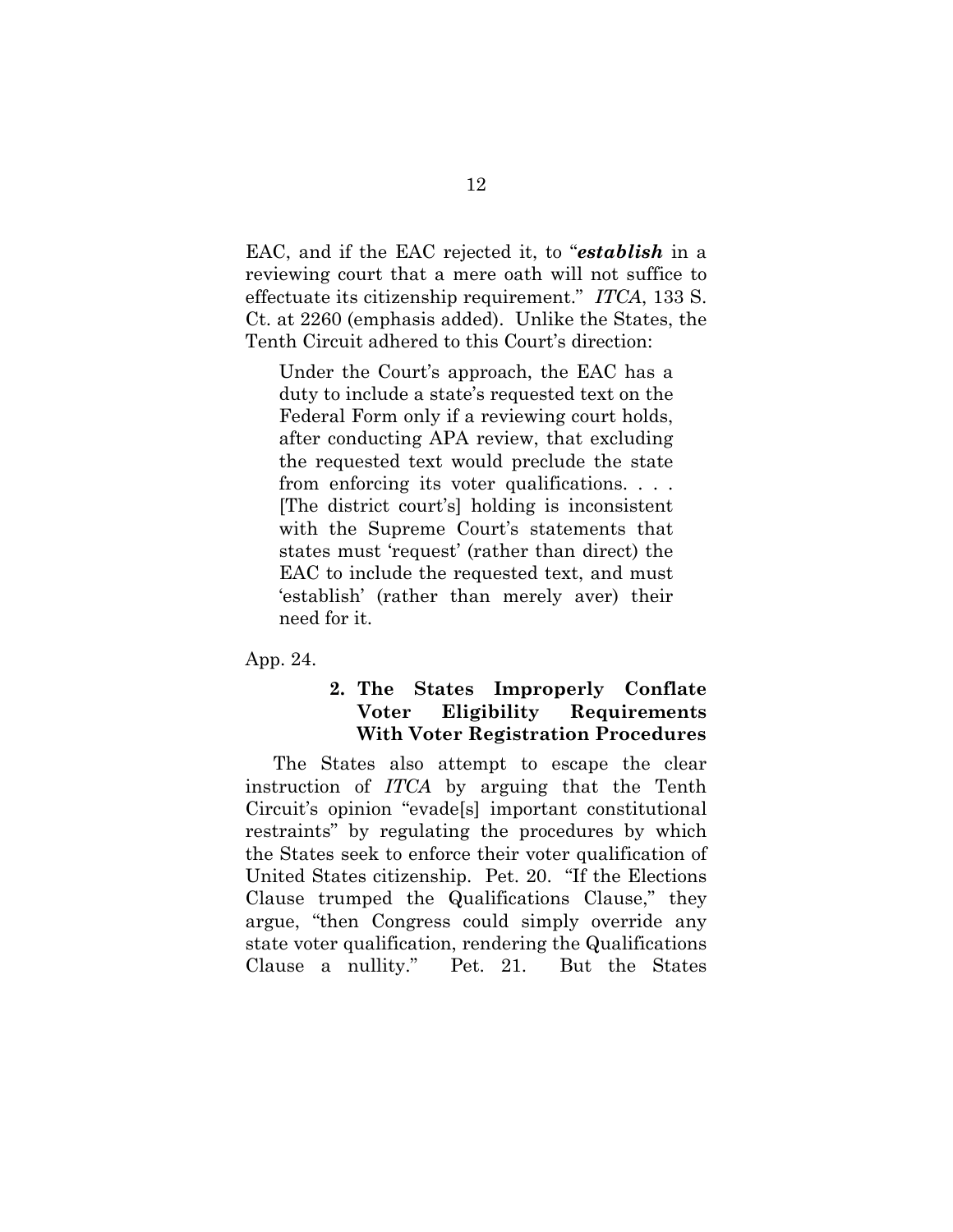misapprehend the relationship between the Elections Clause and the Qualifications Clause.

As noted above, both *Smiley* and *ITCA* confirmed that Congress has broad substantive authority to establish voter registration procedures. *ITCA*, 133 S. Ct. at 2268; *Smiley*, 285 U.S. at 366. While the Qualifications Clause grants the States exclusive authority to set their own voter eligibility requirements, this Court was very clear that "the States' role in regulating congressional elections . . . has always existed subject to the express qualification that it 'terminates according to federal law.'" *ITCA*, 133 S. Ct. at 2257-58 (quoting *Buckman Co*., 531 U.S. at 347). Thus, the Elections Clause does indeed trump the Qualifications Clause in one important area: regulating procedural requirements (including registration) of congressional elections. But an important line cannot be crossed: Congress cannot "preclude[] a State from obtaining the information necessary to enforce its voter qualifications." *ITCA*, 133 S. Ct. at 2258-59. Doing so would "raise serious constitutional doubts." *Id.* So long as Congress—or the EAC and the Tenth Circuit's affirmation of the EAC's congressional authority—does not preclude the States from enforcing their voter qualifications, no serious constitutional doubts are raised by congressional regulation of voting registration procedures.

The States assert that the Tenth Circuit's opinion precludes them from enforcing their voter qualification when instead it merely regulates a voting registration procedure per "validly conferred" congressional authority. *See ITCA*, 133 S. Ct. at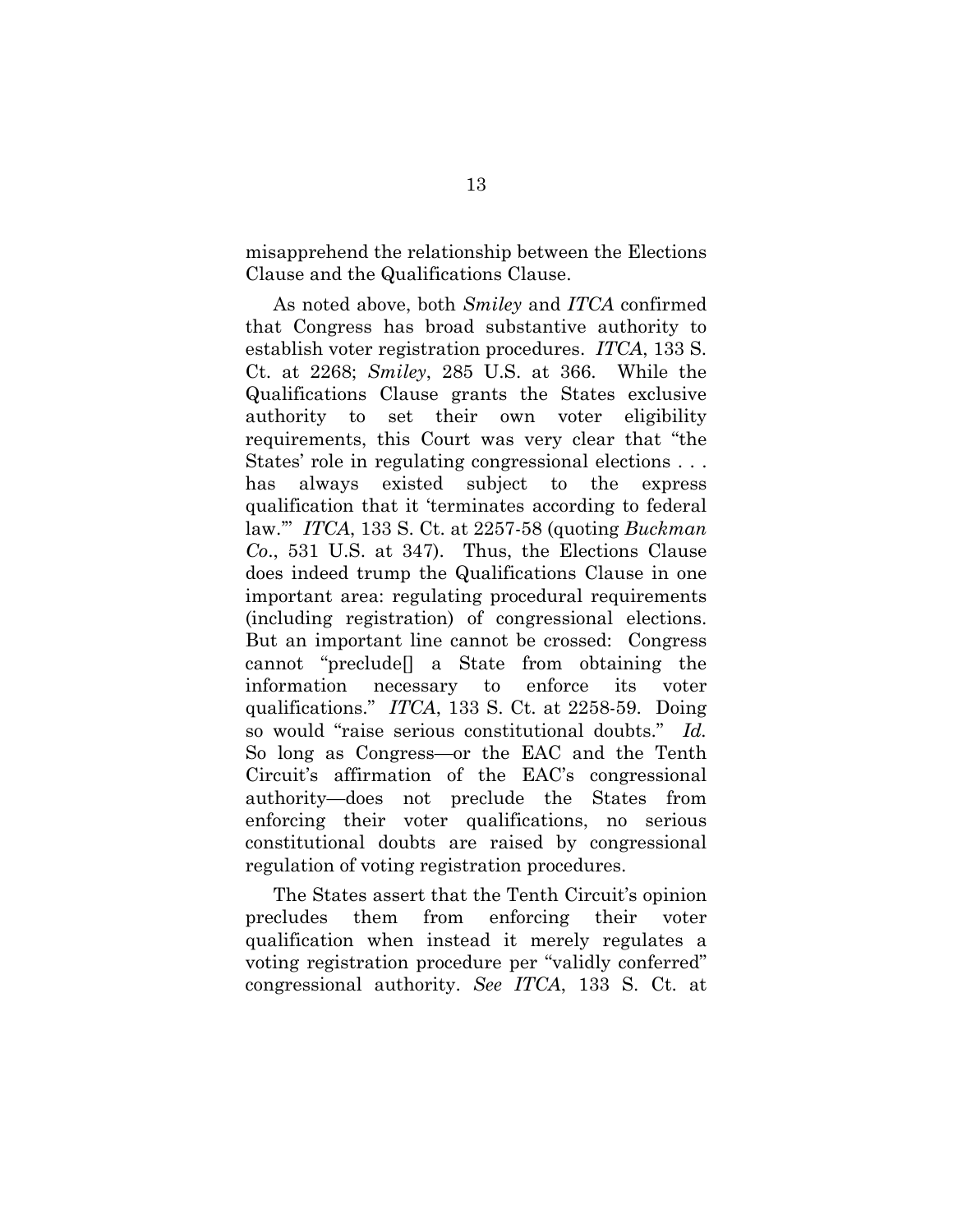2259. But as this Court determined, the qualification at issue is U.S. citizenship, not the documents that can help prove citizenship: "We resolve this case on the theory on which it has hitherto been litigated: that citizenship (not registration) is the voter qualification Arizona seeks to enforce." *Id.* at 2259 n.9.

Similarly, the Tenth Circuit's opinion reflects the fact that the qualification at issue is United States citizenship, not the documentary proof of that citizenship:

Even as the *ITCA* Court reaffirmed that the United States has the authority under the Elections Clause to set *procedural* requirements for registering to vote in federal elections (*i.e.*, that documentary evidence of citizenship may not be required), it noted that individual states retain the power to set *substantive* voter qualifications (*i.e.*, that voters be citizens).

App. 22-23. Thus, "serious constitutional doubts" would only be raised if the States "could prove that federal requirements precluded it from obtaining information necessary to enforce its qualifications." App. 23. Again, as this Court explained, only if the States could, under the APA, "establish in a reviewing court that a mere oath will not suffice to effectuate its citizenship requirement" would the EAC be required to include the States' documentary proof-of-citizenship requirements in the Federal Form. *ITCA*, 133 S. Ct. at 2260. But the States were *unable* to establish that documentary proof of citizenship was necessary and are therefore wrong to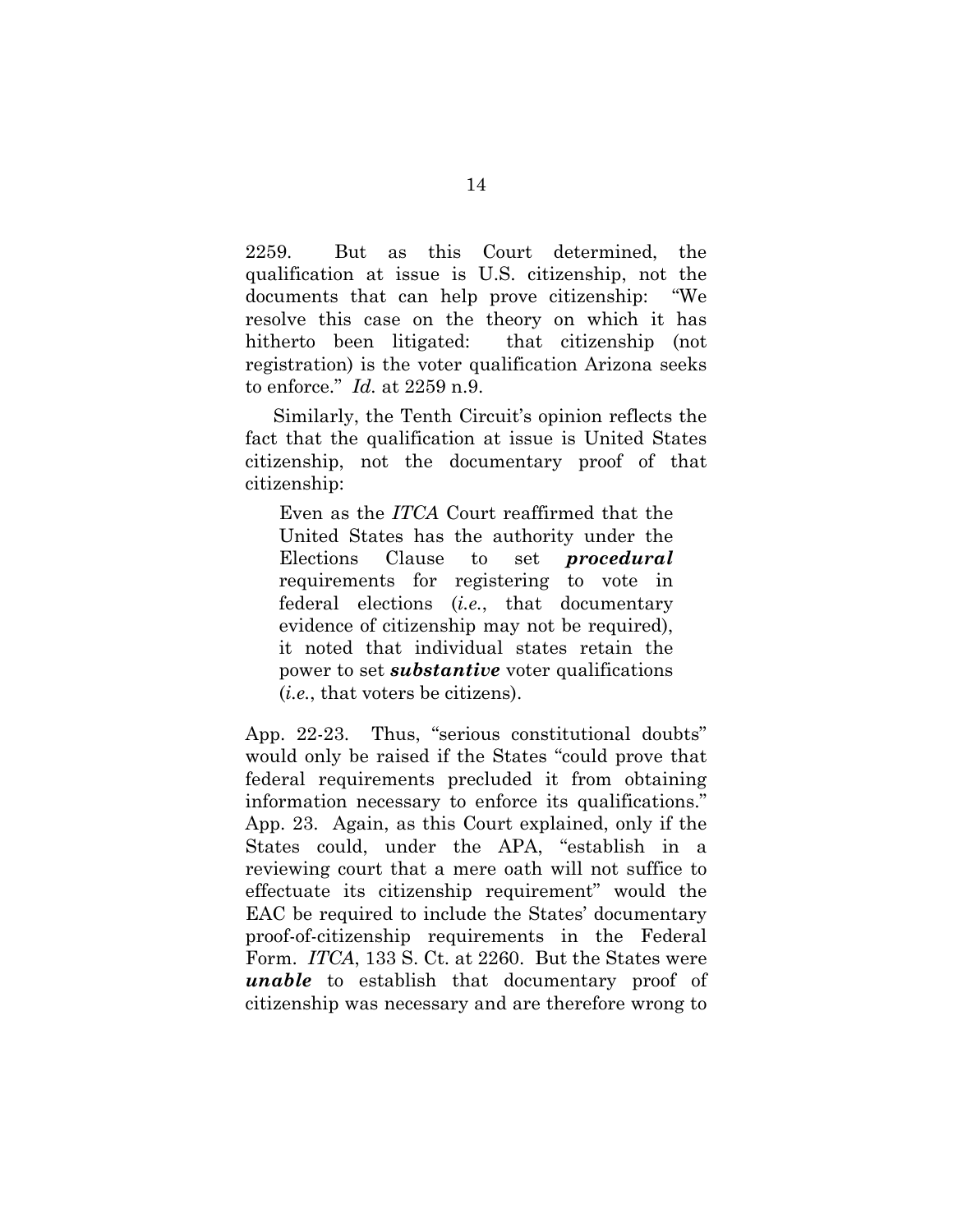claim that the Tenth Circuit "disregarded this Court's guidance on the subject." Pet. 21. In fact, as both the EAC and the Tenth Circuit concluded, the States had ample means to obtain the necessary information to enforce their qualification that only United States citizens register to vote. Specifically, the Tenth Circuit noted that the EAC's "decision discussed in significant detail no fewer than five alternatives to requiring documentary evidence of citizenship that states can use to ensure that noncitizens do not register using the Federal Form." App. 27; *see also* App. 117-23. Thus the States clearly failed to meet the burden set in *ITCA* to overcome the EAC's decision. *ITCA*, 133 S. Ct. at 2260.

The States' own voter registration laws demonstrate the distinction between a voter qualification and the procedural means of proving it. For example, Kansas's constitution provides that "every citizen of the United States who has attained the age of eighteen years and who resides in the voting area in which he or she seeks to vote shall be deemed a qualified elector." Kan. Const. art. 5 § 1. Only after establishing the *qualification* of U.S. citizenship for qualified electors does the constitution detail—in a separate provision—that the legislature may provide for "proper proofs" of the right to vote." Kan. Const. art. 5 § 4. U.S. citizenship clearly is the qualification; the manner of proving that qualification is merely a registration procedure.

Once the distinction between voter qualifications and voting registration procedures is properly understood, and the Elections Clause and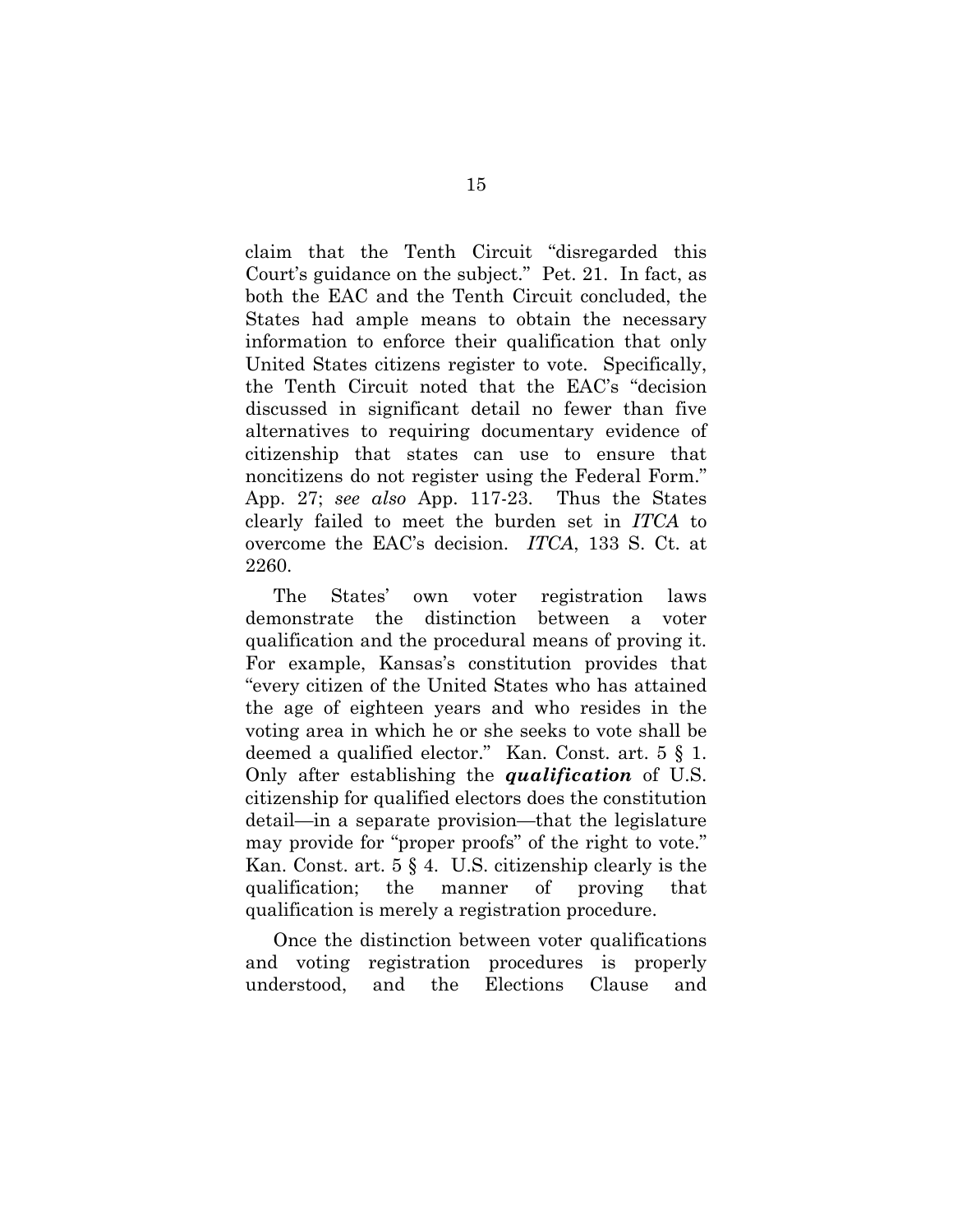Qualifications Clause no longer are conflated, it is clear that there is no conflict of "statutory and constitutional construction" as the States claim. Pet. 20. Nor is the Qualifications Clause "render[ed] . . . mere surplusage" to make it "form without substance." Pet. 20; *Cohens v. Virginia*, 19 U.S. 264, 300 (1821) (internal quotation marks and citation omitted). The Elections Clause and Qualifications Clause separately enable the states and Congress with different powers to regulate aspects of elections. But there is no doubt that the States' regulatory power "'terminates according to federal law'" in federal elections so long as the States are not precluded from enforcing their voter eligibility requirements. *ITCA*, 133 S. Ct. at 2257-58 (quoting *Buckman Co.*, 531 U.S. at 347).

# **3. The Tenth Circuit's Opinion Comports with the NVRA**

The Tenth Circuit's opinion not only respects this Court's instructions in *ITCA*, but it is also compelled by the NVRA itself. The NVRA and the Federal Form were intentionally created to prevent the enactment and enforcement of laws that make voter registration more difficult. Congress commissioned the Federal Form as a response to "discriminatory and unfair registration laws and procedures" imposed by certain states, with the express goal of "increas[ing] the number of eligible citizens who register to vote in elections for Federal office." 52 U.S.C.  $\S$  20501(a)(3), (b)(1). The Tenth Circuit's decision ensures that the Federal Form fulfills this purpose.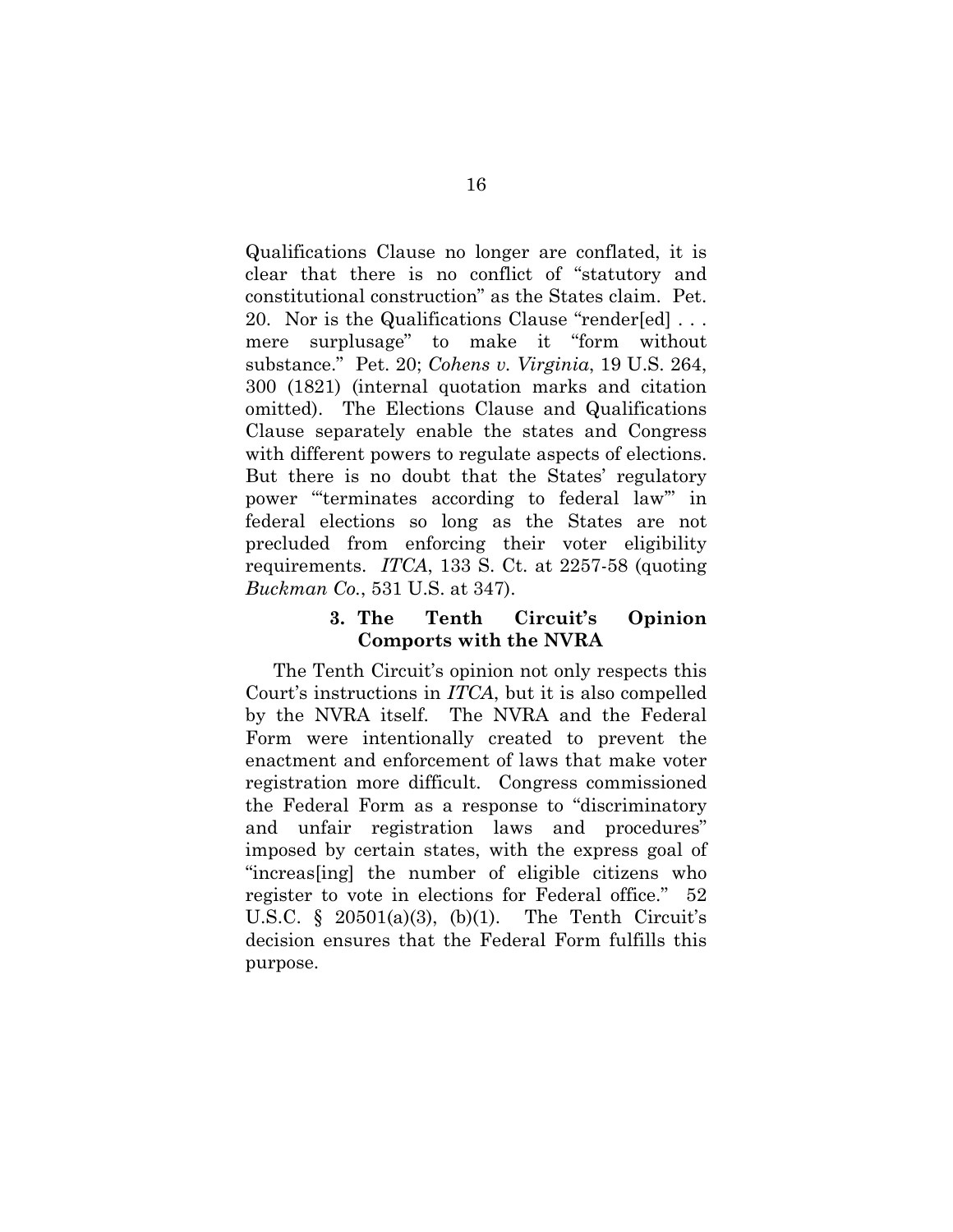With this stated goal in mind, *ITCA* recognized that "the Federal Form provides a backstop: No matter what procedural hurdles a State's own form imposes, the Federal Form guarantees that a simple means of registering to vote in federal elections will be available." *ITCA*, 133 S. Ct. at 2255. The States' documentary proof-of-citizenship requirements are nothing if not "procedural hurdles."

*ITCA* also held that the NVRA prevents Arizona "from requiring a Federal Form applicant to submit information beyond that required by the form itself." 133 S. Ct. at 2260. As the Court explained, 52 U.S.C. § 20505(a)(1) of the NVRA directs states to "accept and use" the Federal Form to register voters, without requiring any additional information or documentation beyond that required by the Form itself. 133 S. Ct. at 2259-60. Section 20508, in turn, enumerates what must be included in the Federal Form and directs the EAC to develop and maintain the Federal Form. That section also circumscribes the content of the Federal Form by declaring that it "may require *only* such identifying information ... and other information . . . as is *necessary* to enable the appropriate State election official to assess the eligibility of the applicant." 52 U.S.C.  $\S$  20508(b)(1) (emphases added).

The Federal Form is a single page that is detached from its application instructions and placed in the mail. It does not require applicants to submit any documentation demonstrating United States citizenship. *See ITCA*, 133 S. Ct. at 2256, 2259-60; 11 C.F.R. § 9428.4. Rather, it requires voter registration applicants to attest—under penalty of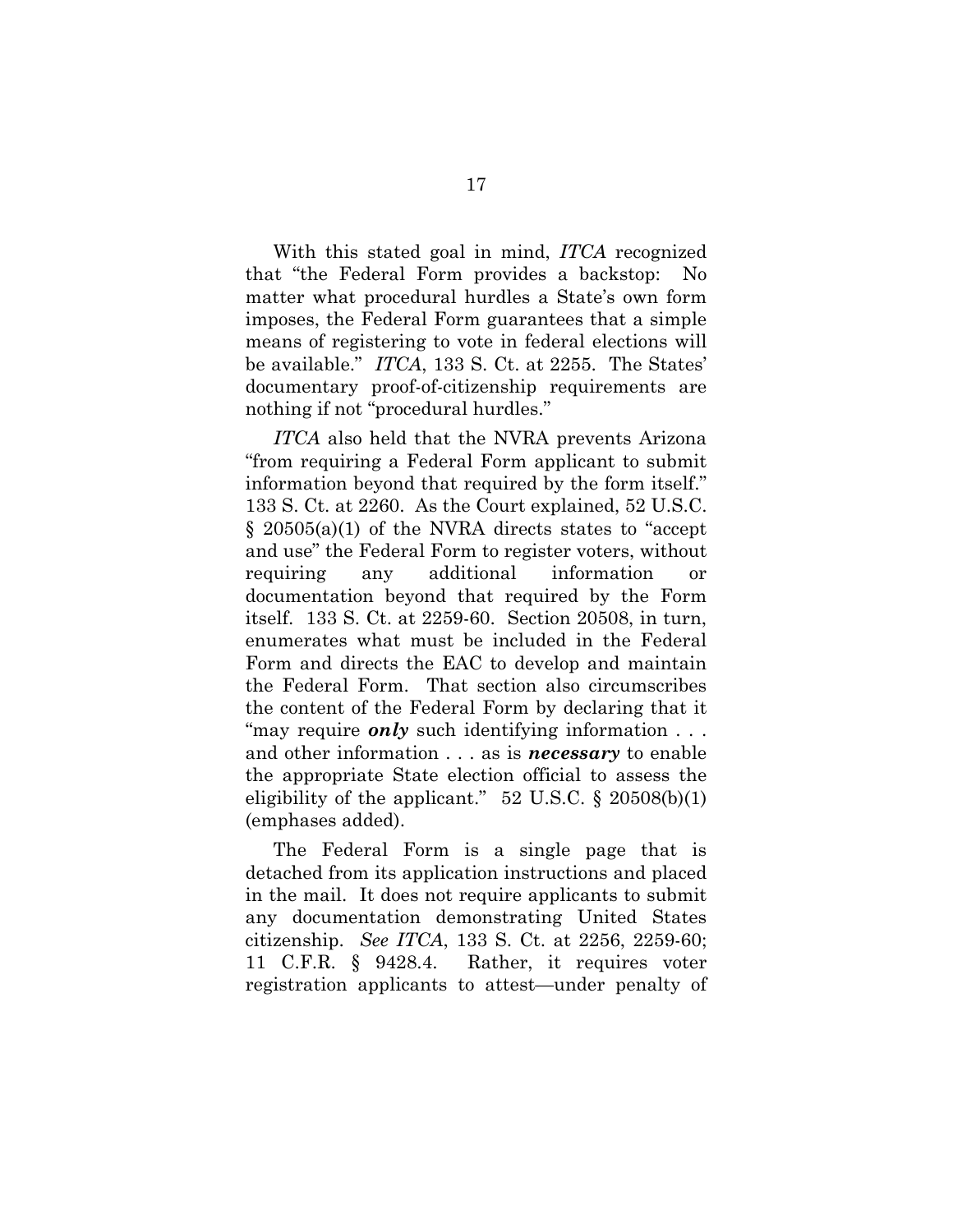perjury—that they are U.S. citizens and provides a further checkbox to affirm the same. 52 U.S.C. § 21083(b)(4); 11 C.F.R. § 9428.4(b). To ensure that registrants understand the gravity of the attestation, the Federal Form contains information about "the penalties provided by law for submitting a false voter registration application," which include fines, imprisonment, and deportation for non-citizens. 11 C.F.R. § 9428.4(b). In developing and maintaining the Federal Form, the EAC did not include a documentary proof-of-citizenship requirement, finding such a requirement to be duplicative and inconsistent with the NVRA's language and purpose. *Cf.* 59 Fed. Reg. 32,316 (June 23, 1994) ("The issue of U.S. citizenship is addressed within the oath required by the [NVRA] and signed by the applicant under penalty of perjury.").

In light of this statutory framework, the Supreme Court held that Arizona's documentary proof-ofcitizenship requirement was preempted by the NVRA's mandate that States "accept and use" the Federal Form. *See ITCA*, 133 S. Ct. at 2260. Arizona was thus prohibited from requiring a Federal Form applicant to submit information beyond that which is (1) specifically enumerated in the NVRA, or (2) otherwise determined by the EAC to be "necessary" to assess voter eligibility. Indeed, this is clear from the language of the statute itself. The NVRA provision at issue states that the EAC "may require *only* such identifying information ... as is *necessary* to enable the appropriate State election official to assess the eligibility of the applicant . . . ." 52 U.S.C.  $\S$  20508(b)(1) (emphases added). By providing that the EAC "may require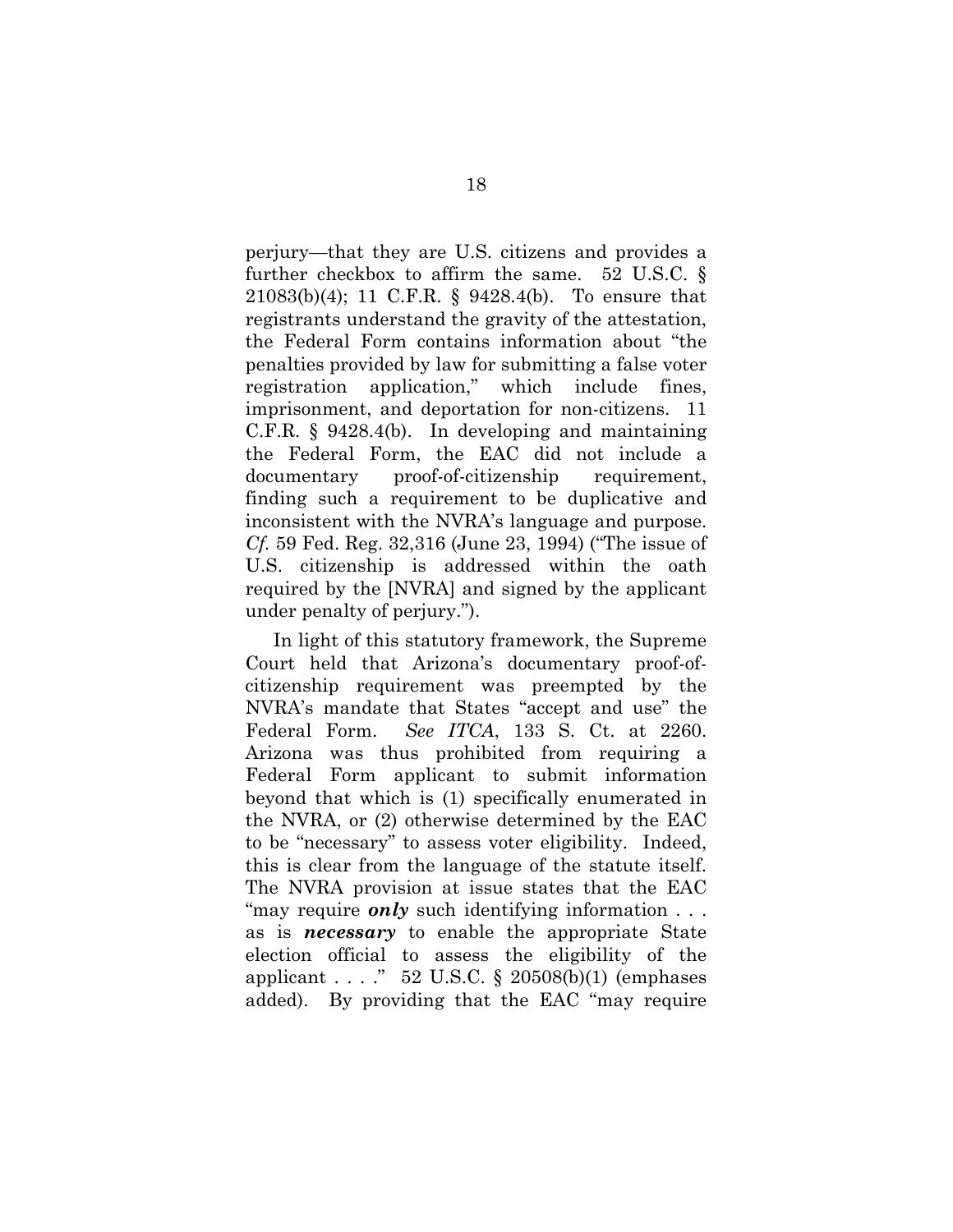*only*" such information as is necessary, Congress prohibited the EAC from including that information unless it is necessary. Thus, Congress not only authorized the EAC to determine whether the information is necessary, it imposed a *duty* on the EAC to do so.

Guided by the Court's "exhaustive examination of the NVRA," the Tenth Circuit was "compelled by *ITCA* to conclude that the NVRA preempts Arizona's and Kansas' state laws" requiring registrants to provide documentary proof-of-citizenship. App. 20- 21. This conclusion was both appropriate and necessary. Anything less would undermine the fundamental purpose of the NVRA and the Federal Form.

Quite simply, the only difference between the Federal Form and the changes the States seek is that they seek to *impose* a procedural hurdle that Congress intentionally chose not to require voter registration applicants to clear. As the Tenth Circuit noted, "permitting such state alterations threaten[s] to eviscerate the [Federal] Form's purpose of 'increas[ing] the number of eligible citizens who register to vote.'" App. 22 (quoting *ITCA*, 133 S. Ct. at 2256); 52 U.S.C. 20501(b)(1). Unless the EAC finds that the information is "necessary" to enforce the States' voter qualifications, the Federal Form must remain free of the State's "procedural hurdles," as Congress intended. *See ITCA*, 133 S. Ct. at 2255. The Tenth Circuit's decision affirming the EAC's decision was thus not only appropriate, but it was necessary to comply with the NVRA.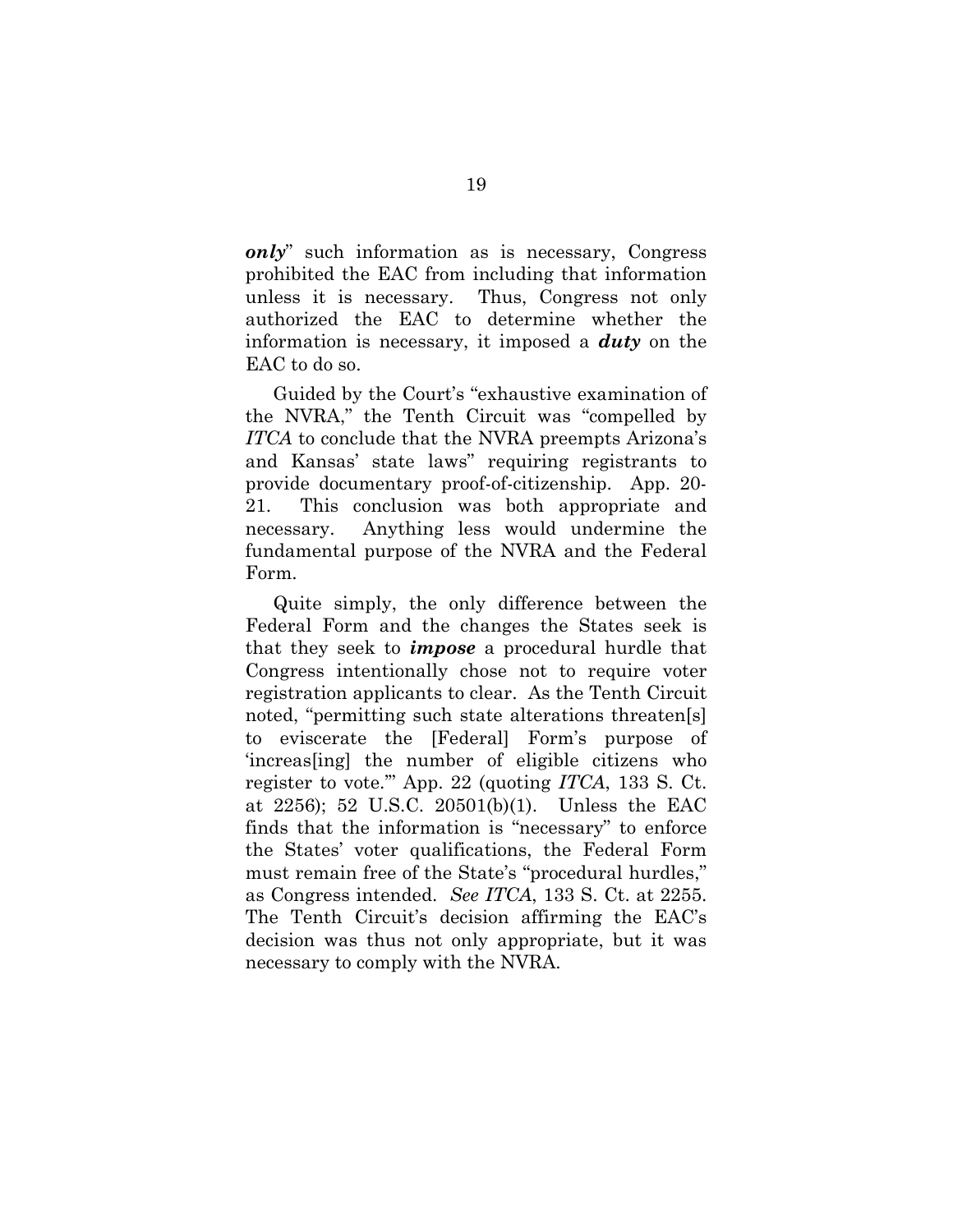#### **B. No Division Among The Circuits Exists**

This case is also not appropriate for certiorari review because no division exists among the circuits, and as the States themselves acknowledge, "[a] circuit split is not likely to materialize anytime soon." Pet. 34-35. No court of appeals has found that the NVRA requires the EAC to adopt a statespecific documentary proof of citizenship requirement for voter registration.

The Tenth Circuit's decision follows *ITCA* and its backdrop of well-established precedent affirming Congress's—and by delegation, the EAC's regulatory authority over voter registration and other election related procedures. *See, e.g., Harkless v. Brunner*, 545 F.3d 445, 454 (6th Cir. 2008) (affirming Congress's authority to determine the process for voter registration); *Ass'n of Comm. Orgs. for Reform Now (ACORN) v. Miller*, 129 F.3d 833, 836 (6th Cir. 1997) (explaining the NVRA "does not unconstitutionally impinge upon Michigan's sovereignty by affecting state election procedures"); *Ass'n of Comm. Orgs. for Reform Now (ACORN) v. Edgar*, 56 F.3d 791, 795 (7th Cir. 1995) (federal alteration of registration procedures is "exactly what is contemplated by Article 1 section 4."). The Tenth Circuit's opinion also is consonant with the decisions of other courts of appeals that have soundly rejected attempts by states to read terms of the NVRA out of existence to allow states to impose policies otherwise inconsistent with the NVRA. *See, e.g., U.S. Student Ass'n Found. v. Land*, 546 F.3d 373, 382-83 (6th Cir. 2008); *Charles H. Wesley Educ. Found., Inc. v. Cox*, 408 F.3d 1349, 1354 (11th Cir. 2005) (NVRA properly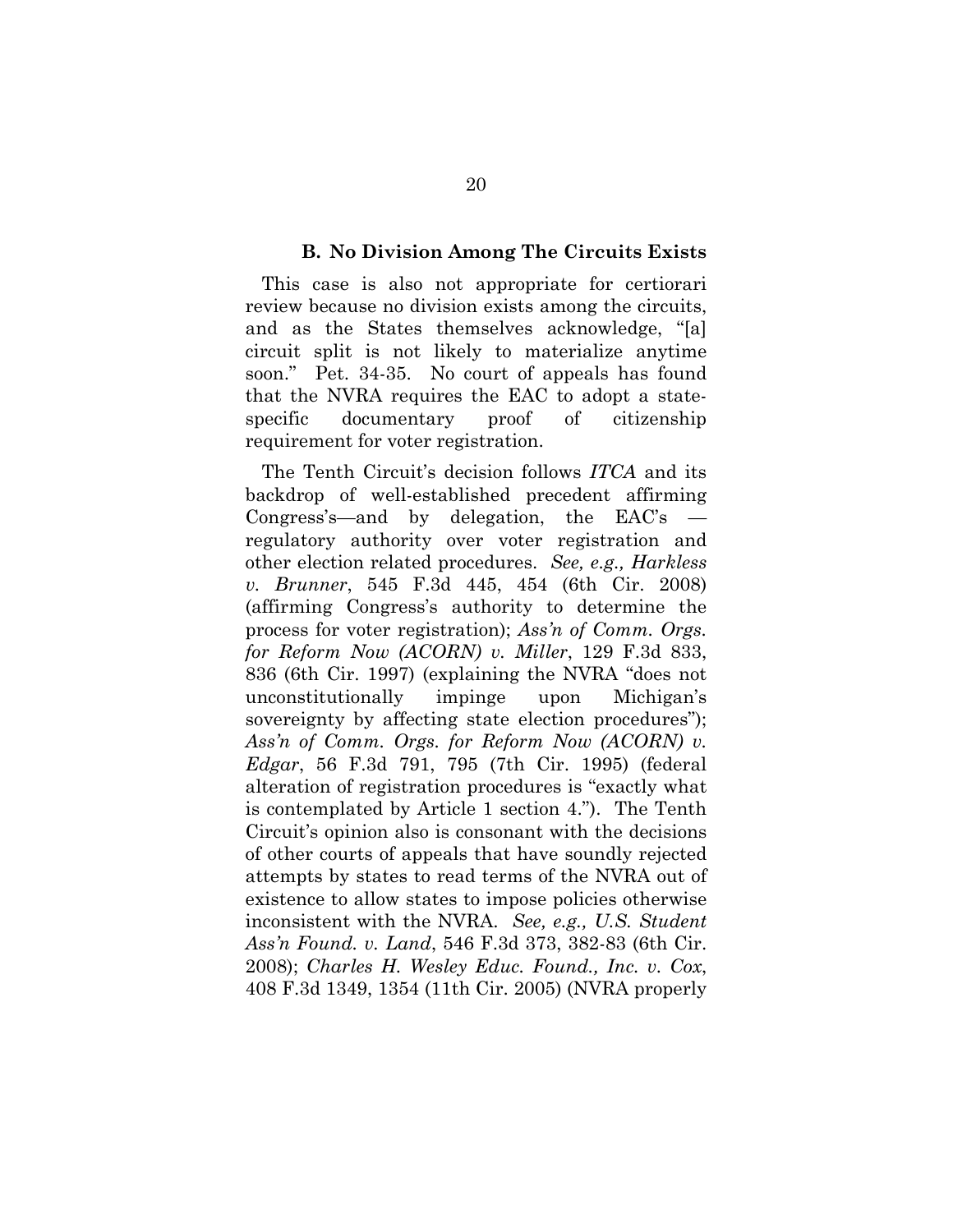regulates voting procedures "and by so doing overrides state law inconsistent with its mandates").

Here, the Tenth Circuit is in harmony with its sister circuits. It even corrects the errant district court's decision, bringing this case in line with precedent from other jurisdictions. Simply put, no court has concluded—as the States now seek—that the Qualifications Clause grants states the power to modify the registration requirements for the Federal Form. There is therefore no circuit split to resolve.

# **C. This Case Is Not One Of "Great National Importance" Creating A "Constitutional Crisis" That Will Call Into Question The Validity Of The 2016 Election In Kansas And Arizona**

In a final attempt to obtain a grant of certiorari from this Court, the States claim that the Tenth Circuit's opinion created a "crisis" in their jurisdictions that requires redress from this Court. But the supposed "harm" identified by the States is nothing more than a product of their own concoction.

The States lament that the Tenth Circuit's opinion caused the creation of two separate voter rolls in Kansas and Arizona: one for voters qualified to vote in state elections, and another for voters who are qualified to vote only in federal elections. *See*  Pet. 31. This purportedly creates a "direct conflict with Article I, Section 2, Clause 1, and of the Seventeenth Amendment." *Id.* Article I, Section 2, Clause 1 of the Constitution requires that "the Electors in each State shall have the Qualifications requisite of Electors of the most numerous Branch of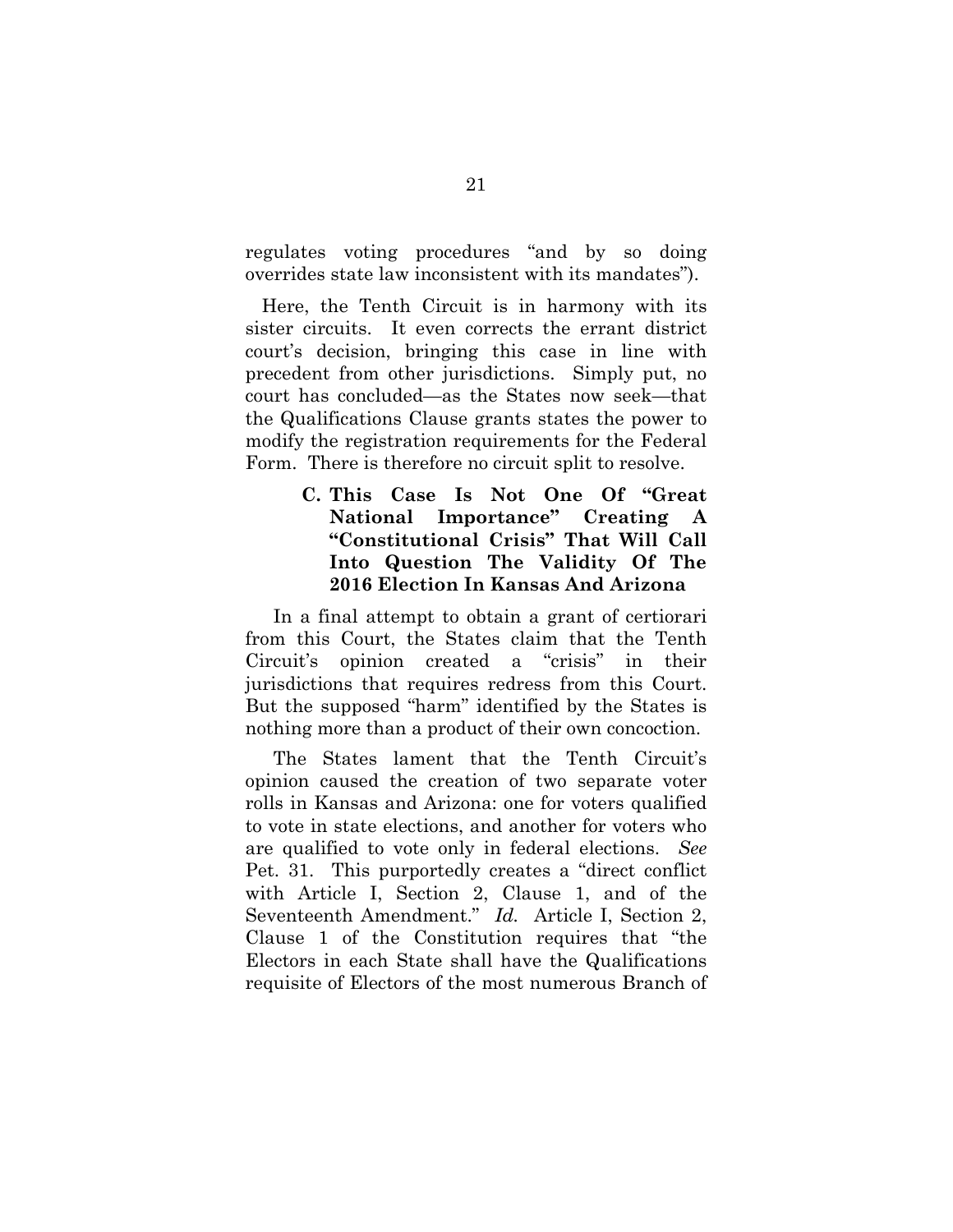the State Legislature." U.S. Const. Art. I. § 2, cl. 1. The Seventeenth Amendment requires that the Electors for federal elections shall have the same qualifications as the electors for state elections. *See* U.S. Const. amend. XVII. The States argue that by affirming the EAC's rejection of the States' requests to include their documentary proof of citizenship requirements in the Federal Form, the Tenth Circuit hijacked the States' "power to determine who is qualified to vote," restricting it "to setting qualifications for electors in state elections" only. Pet. 33.

As an initial matter, the States raise this issue of dual registration rolls and a potential conflict with the 2016 election for the first time in their Petition. This Court has repeatedly stated that an issue not raised before the district court or the court of appeals cannot be raised for the first time in a Petition for Writ of Certiorari. *See, e.g.*, *Hoover v. Ronwin*, 466 U.S. 558, 574 n.25 (1984); *Illinois v. Gates*, 462 U.S. 213, 222-23 (1983); *Delta Air Lines v. August*, 450 U.S. 346, 362 (1981) (explaining that a question "not raised in the Court of Appeals . . . is not properly before us"). Because the States failed to raise the issue of dual voter rolls in the courts below, they waived the right to raise the issue in their Petition

More fundamentally, the States' purported "crisis" is merely a product of their own design. As previously explained, the voter qualification at issue is United States citizenship, not the documentary proof required to prove the citizenship. The States' determination of voter eligibility—that only United States citizens are able to vote—remains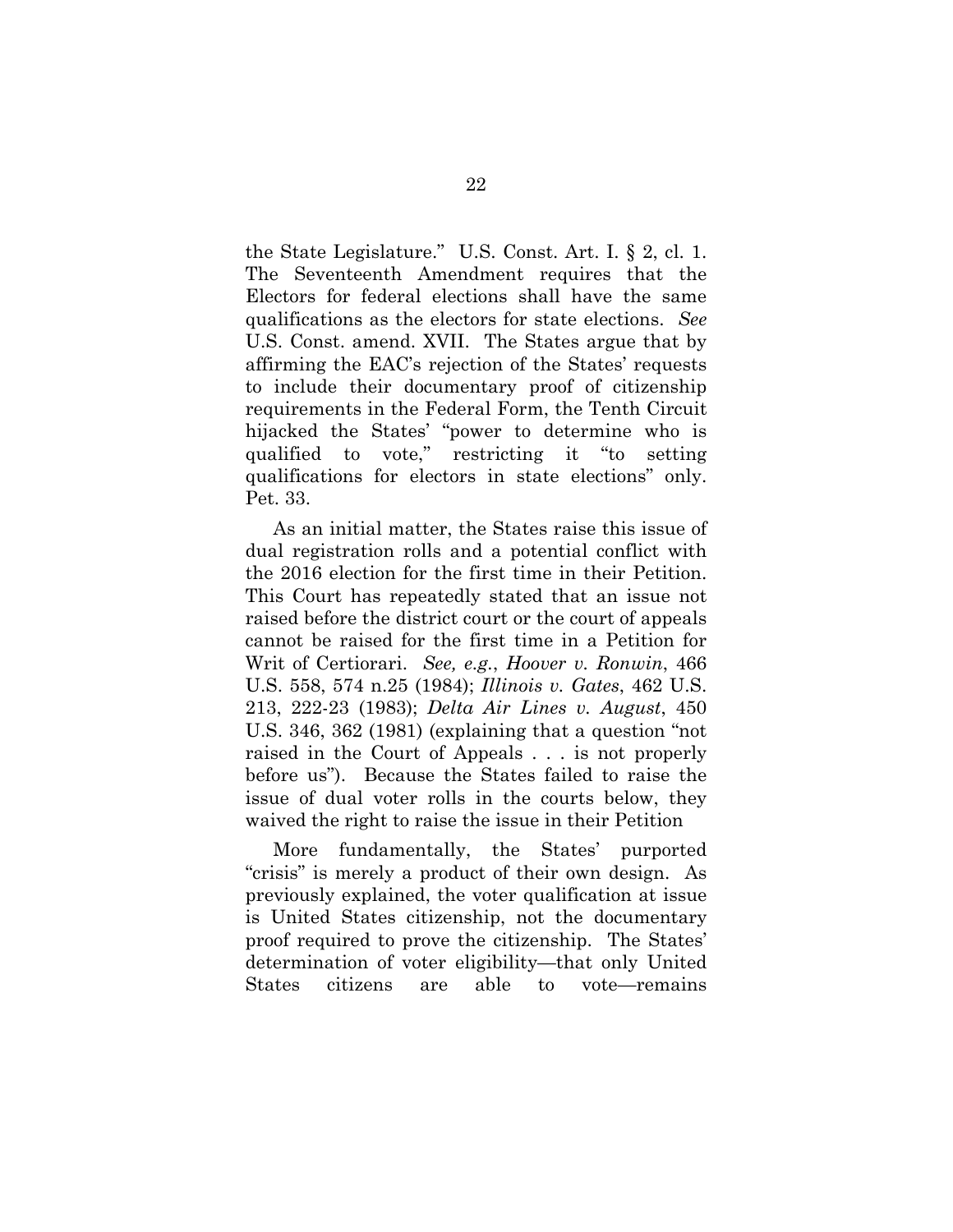undisturbed. Furthermore, the States have already demonstrated that separate rolls are wholly unnecessary. As the EAC reasonably found based on the administrative record, and the Tenth Circuit explicitly noted, the States' election officials can and have—verified citizenship without the documentary proof they purport to need. *See* App. 27, 117-23.

With the States' authority to set and enforce voter qualifications unimpeded, and with demonstrated alternatives available for the States to verify citizenship, the consequences of a decision to maintain dual voter rolls fall squarely on the States. There is no need for the States to maintain dual voter rolls because they have alternative means available to verify that those registered to vote in federal elections are, in fact, United States citizens, and are therefore eligible to vote in *all* elections. And if the dual voter rolls eventually play a role in the 2016 election, as the States warn, it will be due to the States' own choices. "[I]n *ITCA*, the Court stated that the states must carry their burden 'to establish in a reviewing court that a mere oath will not suffice.' Generalized complaints that the memorandum's suggested approaches present logistical difficulties do not meet *ITCA's* standard." App. 27 (quoting *ITCA*, 133 S. Ct. at 2260). There simply is no basis for the States to claim that their own decision to establish that dual voter rolls are of such great national importance that they requires the attention of this Court, especially when the dual rolls purportedly create a "conflict" entirely by design.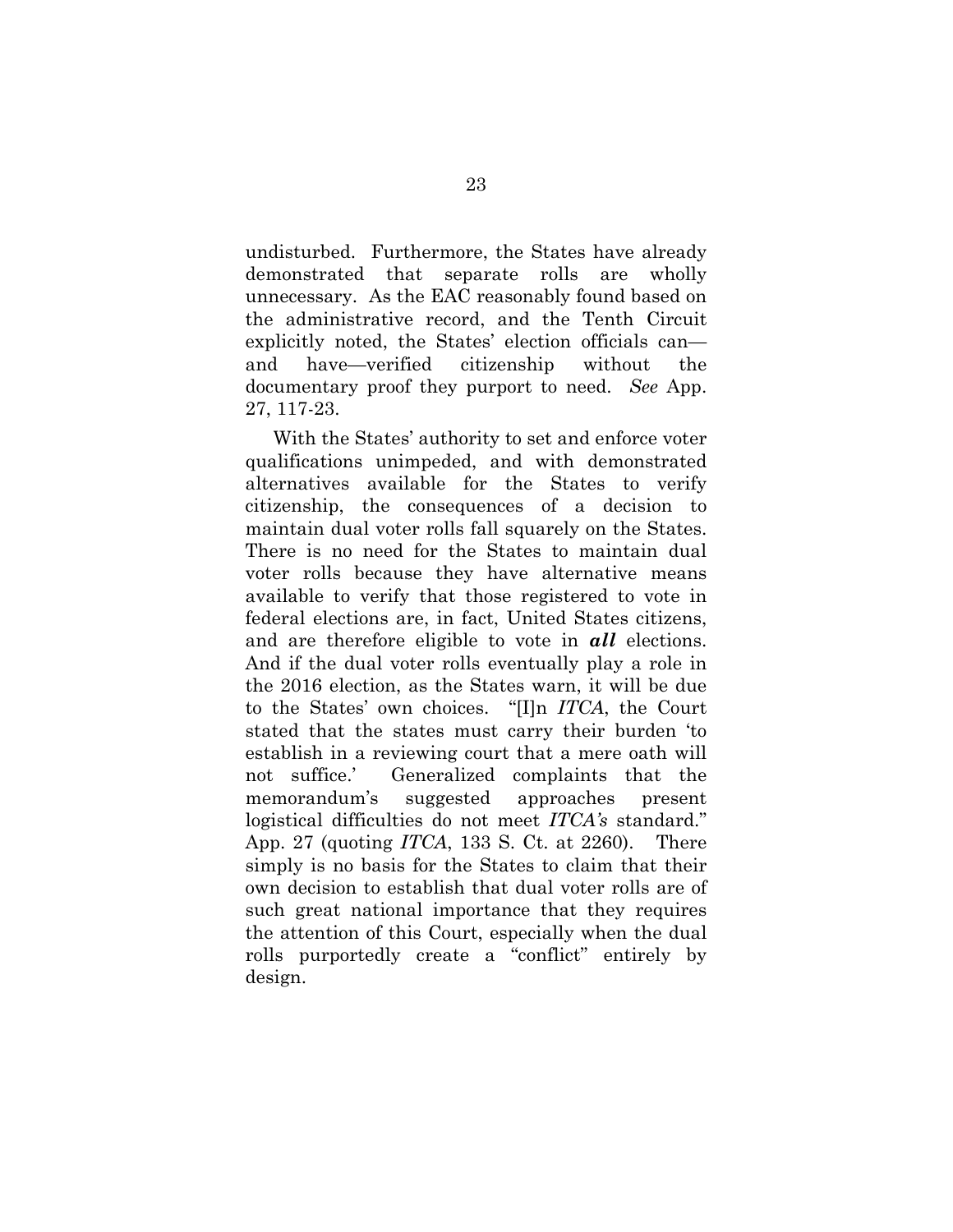## **CONCLUSION**

Unable to demonstrate that their documentary proof-of-citizenship registration requirements are "necessary" to enforce the qualification that only United States citizens register to vote, the States fail to show why the Tenth Circuit's decision was incorrect. As no important federal question is raised, no circuit split exists, and no national issue is created by the Tenth Circuit's sound decision, this Petition should be denied.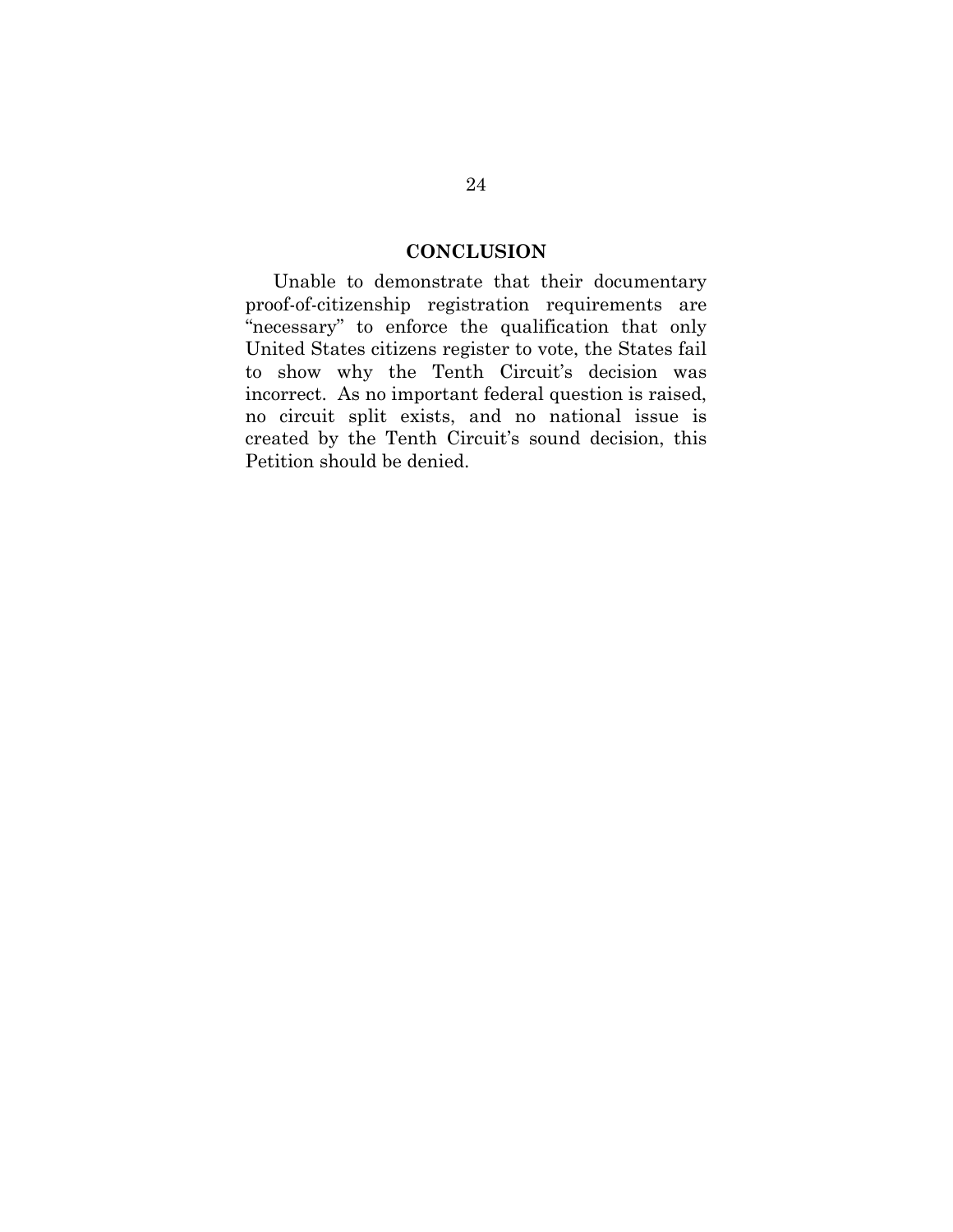May 26, 2015 Respectfully submitted,

Michael C. Keats Melvin Brosterman STROOCK & STROOCK & LAVAN LLP 180 Maiden Lane New York, NY 10036 Phone: 212-806-5533 michael.keats@stroock.com

Wendy R. Weiser Jonathan Brater Tomas Lopez BRENNAN CTR. FOR JUSTICE AT NYU SCHOOL OF LAW 161 Avenue of the Americas, 12th Floor New York, NY 10013 Phone: 646-292-8318 wendy.weiser@nyu.edu

Daniel T. Donovan *Counsel of Record*  Susan M. Davies Jonathan D. Janow Adam Teitcher Ronald K. Anguas, Jr. KIRKLAND & ELLIS LLP 655 15th Street, NW Washington, DC 20005 Phone: 202-879-5000 susan.davies@kirkland.com

David G. Seely FLEESON, GOOING, COULSON & KITCH LLC 1900 Epic Center 301 N. Main Wichita, KS 67202 Phone: 316-267-7361 dseely@fleeson.com

*Counsel for Intervenors-Respondents League of Women Voters of the United States, League of Women Voters of Arizona, and League of Women Voters of Kansas*